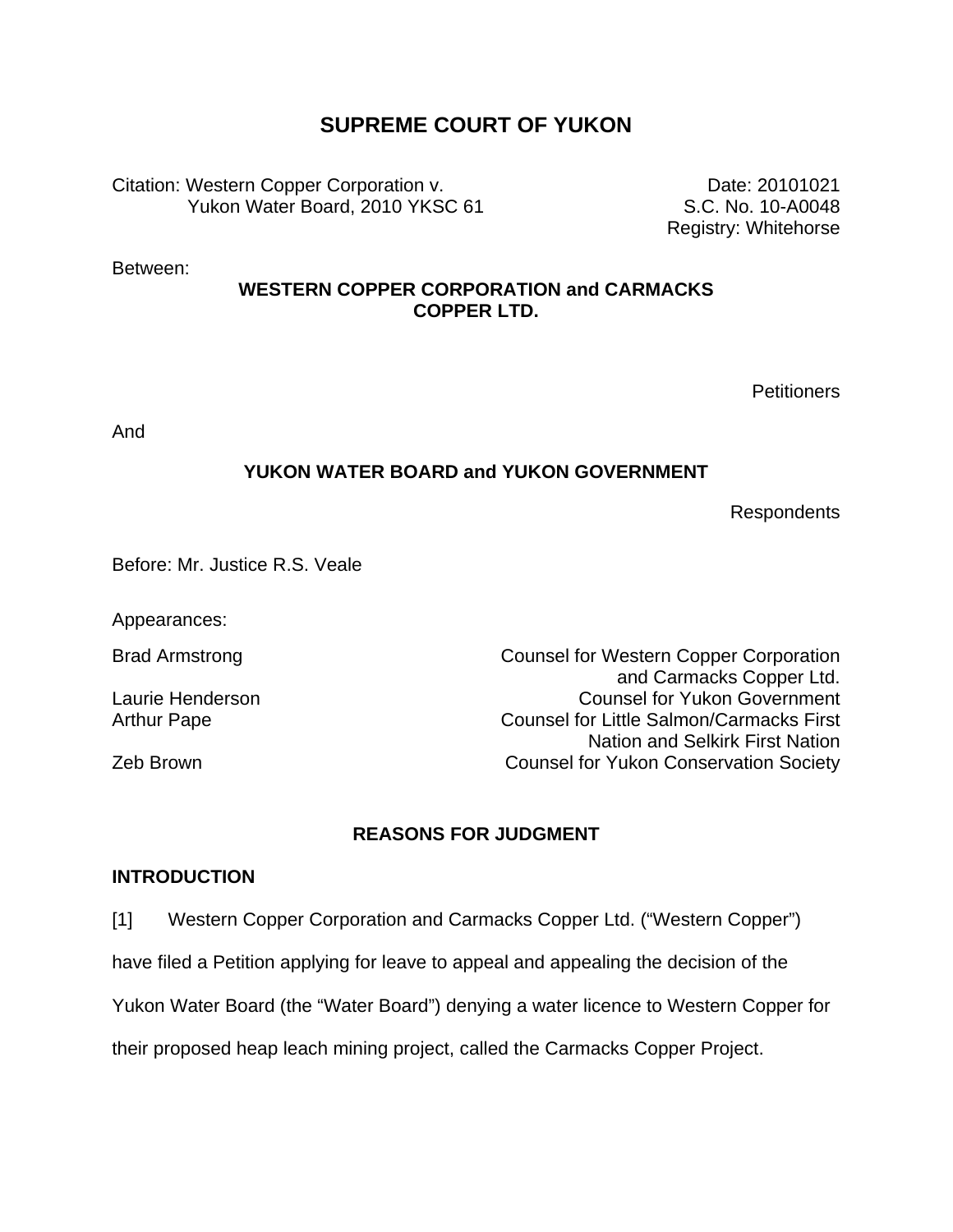[2] The Little Salmon/Carmacks First Nation and the Selkirk First Nation (the "First Nations") seek to be respondents in this proceeding. The Yukon Conservation Society (the "Society") also seeks to be a respondent.

[3] Western Copper brings this application for an order that the First Nations and the Society be granted intervener status.

[4] The difference between a respondent and an intervener is significant. An intervener may be permitted to file affidavits, a written submission and make oral representations, but its participation may be limited by the court. A respondent, on the other hand, is a full party and, amongst other applicable Rules, can seek court costs and be subject to court costs, as well as having the right to appeal the court's decision.

[5] The issue of the status of the First Nations and the Society was first raised at a Case Management meeting on July 21, 2010. At that time, all parties consented to a Case Management Order making the First Nations and the Society full party respondents in the proceeding, on the understanding that all parties would be exposed to costs orders and have the right of appeal.

[6] Counsel for Western Copper indicated at the meeting that his client was not seeking a costs order against the First Nations or the Society and he wanted to be sure the right approach was taken. Counsel was specifically concerned about the right of appeal which would attach to respondent status.

[7] Before the next Case Management meeting, counsel for Western Copper wrote a letter seeking to reconsider the respondent status issue.

[8] Several letters written by counsel for Western Copper, the First Nations and the Society were filed at a Case Management meeting on August 30, 2010. These are the written submissions for the application.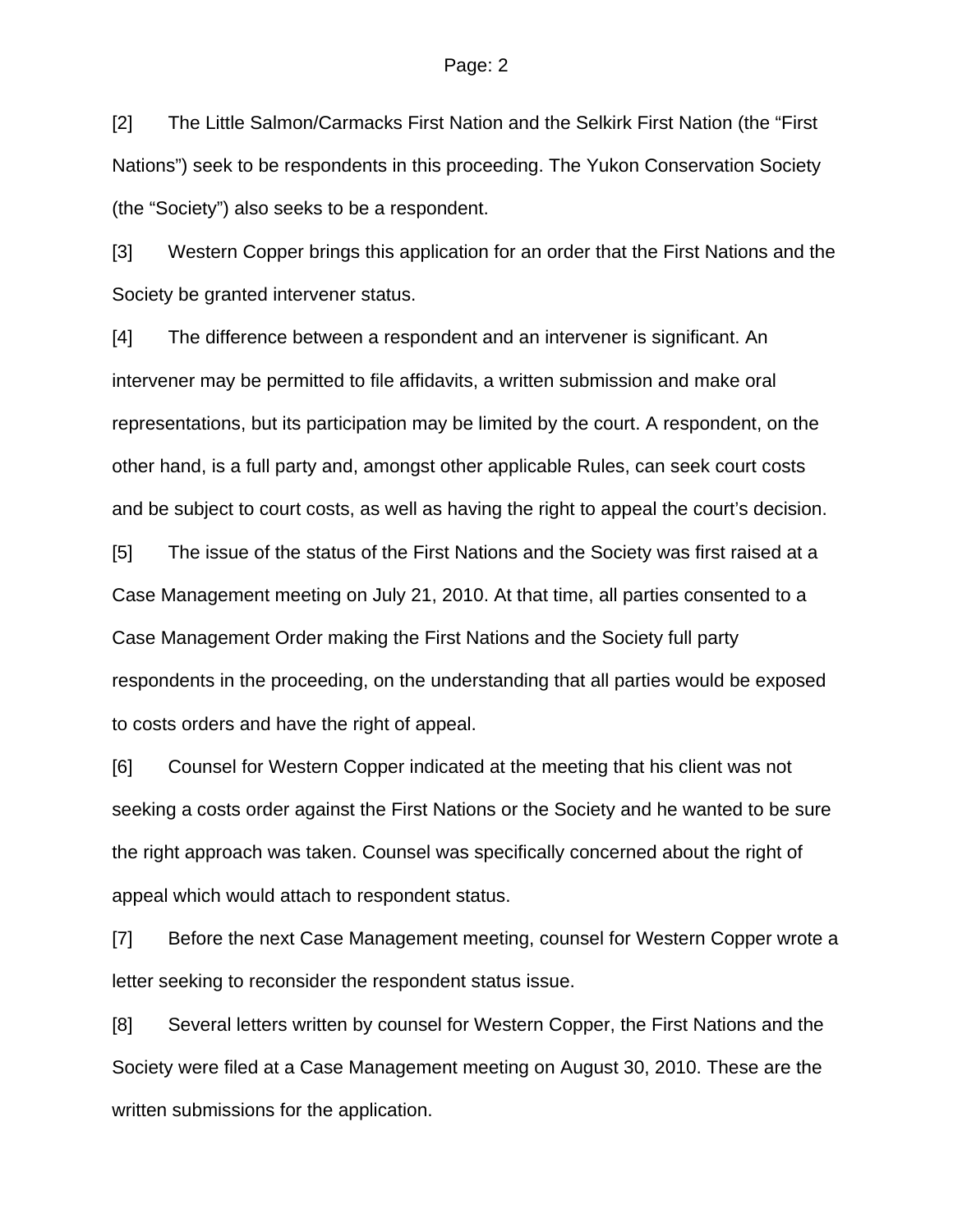[9] While the court does not encourage counsel to resile from consent agreements made at Case Management meetings, I am of the view that the issue of whether a party is a respondent or an intervener is a significant one. As the Case Management Consent Order had not been filed, it was appropriate to permit the issue to be heard in court based upon the letters filed by counsel.

#### **THE WATER BOARD DECISION**

[10] On May 10, 2010, the Yukon Water Board denied Western Copper's application for a Type A Licence for their quartz mining project near Williams Creek. The Carmacks Copper Project involves a heap leach technology to leach, detoxify and manage the discharges from the mining project.

[11] Without going into the entire 39-page decision in detail, the Yukon Water Board found the heap leach technology unproven and that Western Copper had not satisfied the Water Board that the waste produced would be "treated and disposed of in a manner that is appropriate for the maintenance of proposed water quality standards in lower Williams Creek."

[12] The Water Board found that the proposal has merit, but it had not been "proven that it (sic) could be a clear, effective and enforceable licensing provision."

[13] The Water Board encouraged Western Copper to continue to engage and consult with all parties as it moved forward to address the deficiencies detailed in the decision.

[14] The Water Board noted that it had considered nine volumes of material and heard evidence from a number of witnesses over a period of seven days.

[15] The Water Board received "interventions" from the following parties:

**Fisheries and Oceans Canada;**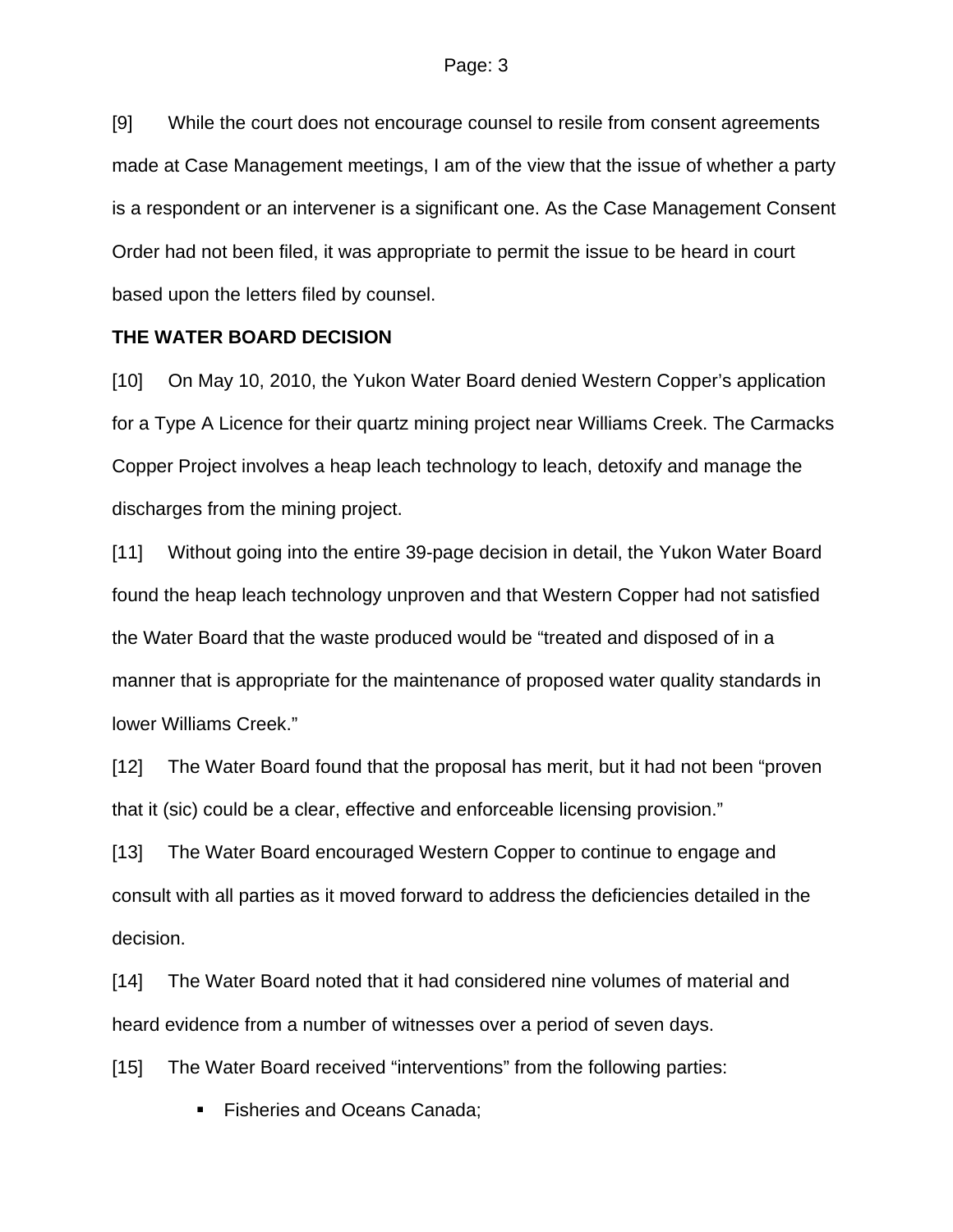- **Yukon Conservation Society;**
- **Selkirk First Nation;**
- **Little Salmon/Carmacks First Nation;**
- **Selkirk Renewable Resources Council;**
- **Environment Canada; and**
- Government of Yukon Environment.

[16] As indicated, only the First Nations and the Society seek respondent status as the Petition already names the Water Board and the Yukon Government as Respondents. I understand that the remaining parties who participated in the hearing before the Water Board do not wish to appear in this court proceeding. All the organizations and governments named above were referred to as both "parties" and "interveners" in the Water Board hearing. No special status was granted to the governments of Canada and Yukon, Little Salmon/Carmacks First Nation or Selkirk First Nation.

[17] The Water Board's decision notes that it has specific responsibilities under Chapter 14 of the First Nations' Umbrella Final Agreements, which are now First Nation Final Agreements. It also indicates that the Carmacks Copper Project is in the Traditional Territories of the First Nations and the nearest downstream parcel of Settlement Land, identified as LSCS-30B1 and belonging to the Little Salmon/Carmacks First Nation, is approximately 4.9 km from Williams Creek.

[18] The Water Board heard testimony from representatives of the First Nations and Elders about the resources and traditional use of the project area. The Water Board noted that it was unable to reach a conclusion on whether the quality of water flowing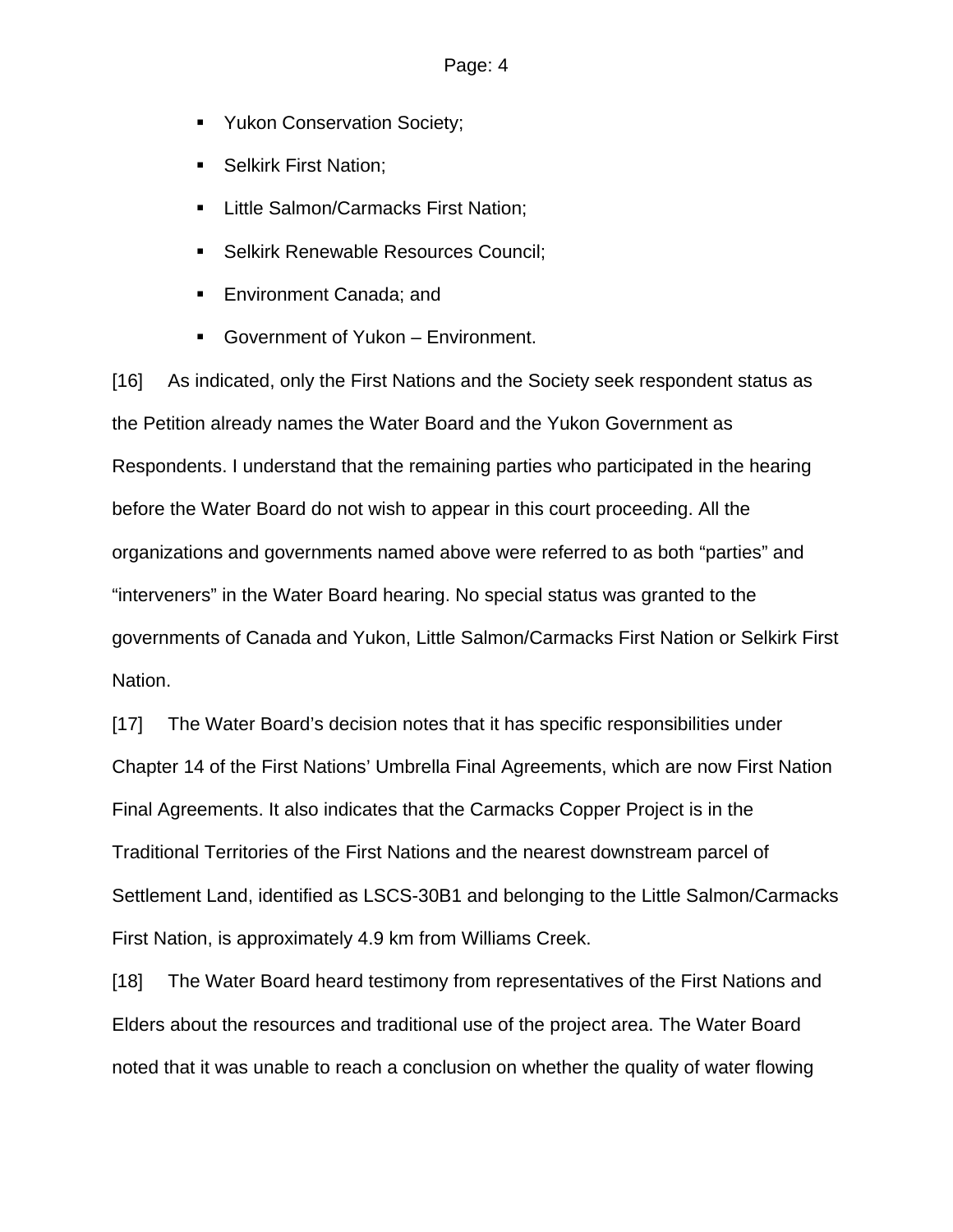adjacent to the First Nation Settlement Lands will or will not be substantially unaltered

by the proposed Carmacks Copper Project.

[19] It is my understanding that the Little Salmon/Carmacks First Nation played a

significant role in cross-examining the applicant's witnesses and by presenting the

Elders and an expert witness. The Society played an active role in the hearing as well.

# **THE PETITION**

[20] In their petition to this Court, Western Copper is appealing the Water Board's

decision pursuant to s. 26(1) of the *Waters Act*, S.Y. 2003, c. 19, which permits an

appeal from a decision of the Water Board on a question of law or jurisdiction. Section

26 reads as follows:

(1) An appeal lies from a decision or order of the Board to the Supreme Court on a question of law or a question of jurisdiction, on leave being obtained from that Court on application made within forty-five days after the making of that decision or order or within such further time as that Court, or a judge of it, under special circumstances allows.

(2) No appeal lies after leave has been obtained under subsection (1) unless the notice of appeal is filed in the Supreme Court within sixty days after the making of the order granting leave to appeal.

[21] Section 26 sets out a two-step process involving firstly an application for leave

and, if leave is granted, the filing of a notice of appeal. By Case Management Order

dated June 29, 2010, the application for leave to appeal and the hearing of the appeal

have been consolidated and will be heard at the same time.

[22] It is important to understand the nature of the appeal. Counsel for Western

Copper says it only directly affects the Water Board as a matter of law or jurisdiction,

and seeks no order "which directly affects the legal rights or interests of the First

Nations or the Society".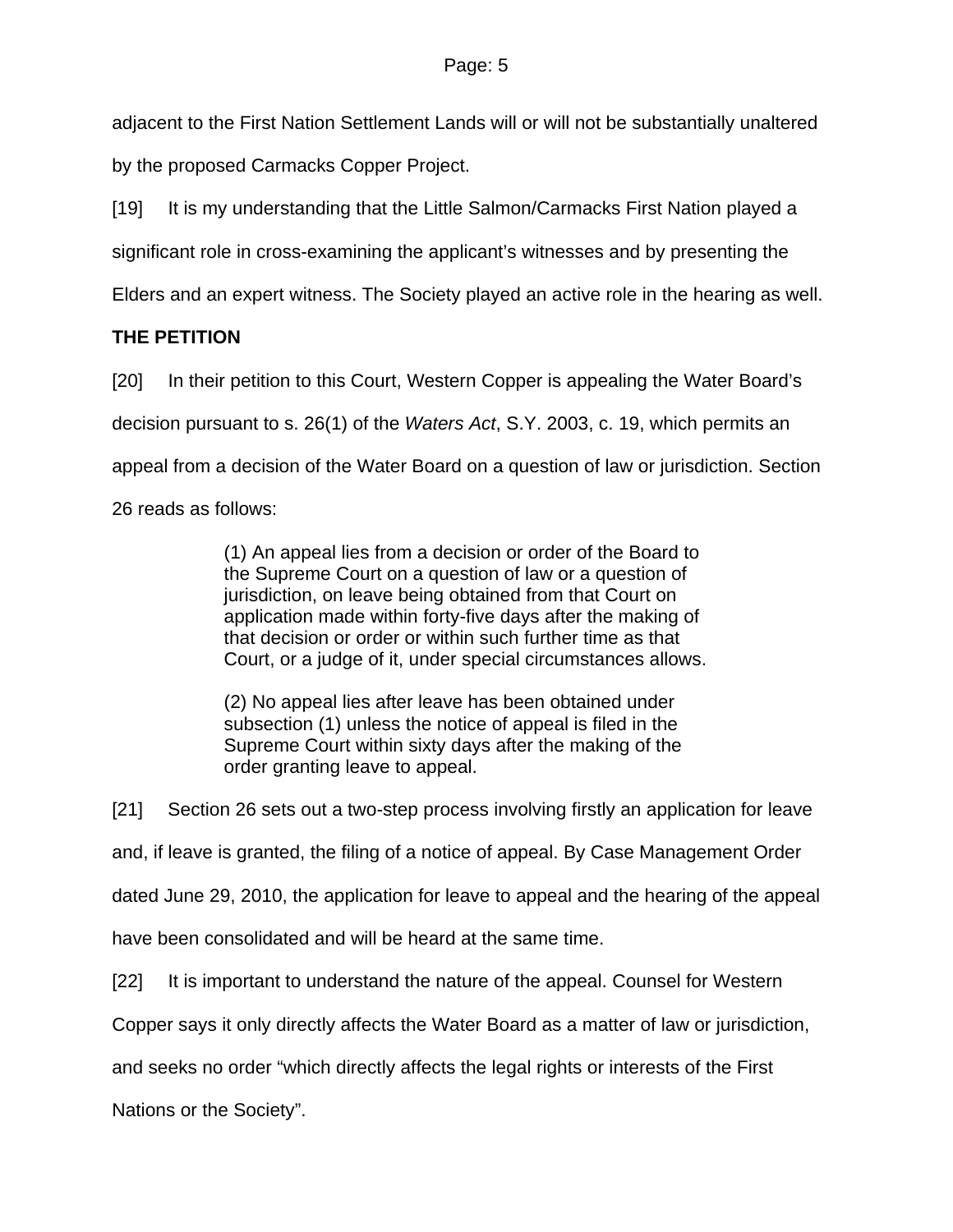#### Page: 6

[23] Western Copper seeks a declaration that the Water Board is a "territorial agency" that is required to "implement" the Yukon Government decision document (the "Decision Document") issued on September 12, 2008, by the Territorial Minister under the provisions of the *Yukon Environmental and Socio-Economic Assessment Act,* S.C. 2003, c. 7, (*YESAA*). In the Decision Document, the Territorial Minister accepted the recommendation of the Executive Committee of the Yukon Environmental and Socioeconomic Assessment Board (YESAB) to proceed with the Carmacks Copper Project. The purpose of the *YESAA* is to provide a comprehensive, neutrally-conducted assessment of the environmental and socio-economic effects of a project or activity. [24] Further, Western Copper seeks a declaration that in issuing a water licence, the

Water Board, in accordance with s. 86 of *YESAA*, must not grant rights or set terms that conflict with the Decision Document.

[25] Western Copper applies for an order setting aside those parts of the Water Board's decision which conflict with the recommendations of the Executive Committee of YESAB, the Decision Document, and the Quartz Mining Licence QML-0007, issued by the Minister of Energy, Mines and Resources under the *Quartz Mining Act,* S.Y. 2003, c. 14*.*

[26] In essence, Western Copper seeks an order remitting the Water Board decision back to the Water Board with a direction that the Water Board implement the Decision Document and set terms and conditions in a water licence that are not in conflict with the Decision Document.

[27] Western Copper, in this application, seeks to limit the First Nations and Society to intervener status so they cannot appeal this Court's decision.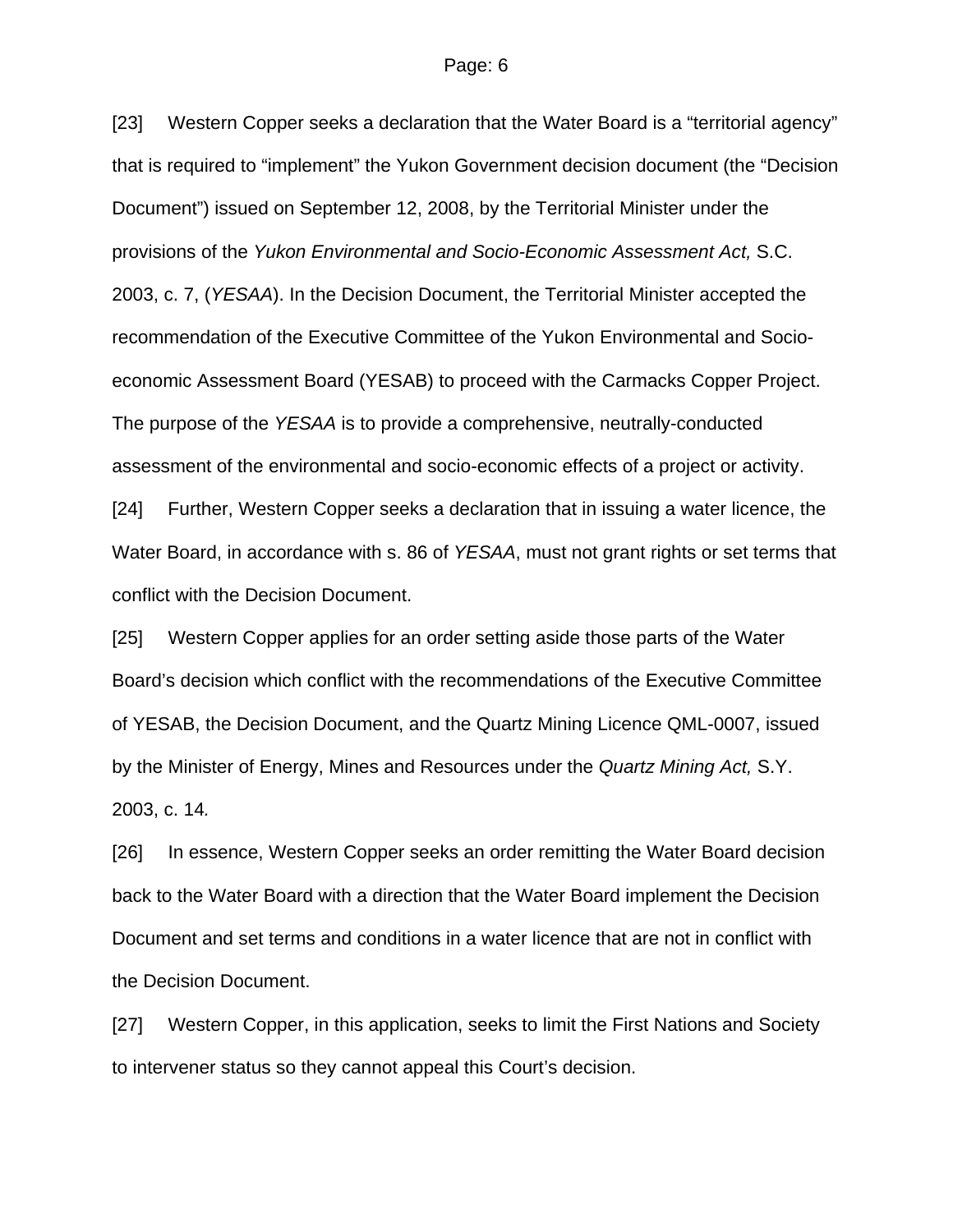[28] This appeal has both private and public interest aspects. Western Copper wishes to be granted a water licence which could be described as a private interest matter. At the same time, the appeal will determine the jurisdiction and power of the Water Board in relation to the Yukon Government, and these are matters of public interest.

#### **ISSUES**

[29] The issues to be determined are as follows:

- 1. Are the First Nations and the Society respondents under the *Rules of Court* without application?
- 2. Should the First Nations and the Society be limited to intervener status?

#### **THE** *RULES OF COURT*

[30] The *Rules of Court* of the Supreme Court of Yukon became effective September 15, 2008. The *Rules of Court* were prescribed by the Commissioner in Executive Council on April 23, 2009 by Order-in-Council 2009/65.

[31] To a great extent the *Rules* are similar to the former *Rules of Court* of British Columbia, which they replace. However, there are differences that may lead to different results.

[32] Rule 10 of the Yukon *Rules of Court* governs petitions and Rule 10(3) requires a petition to be served on "all persons whose interests may be affected by the order sought". Under Rule 10(5), a respondent who wishes to receive notice of the time and date of the hearing must file a Response in Form 11 and the affidavits it intends to rely upon. The word "respondent" is defined in Rule 1(13) to include "a person entitled to notice of a petition".

[33] Western Copper chose to file a petition for the application for leave to appeal, presumably because Rule 53 ("Appeals") says that an appeal is governed by the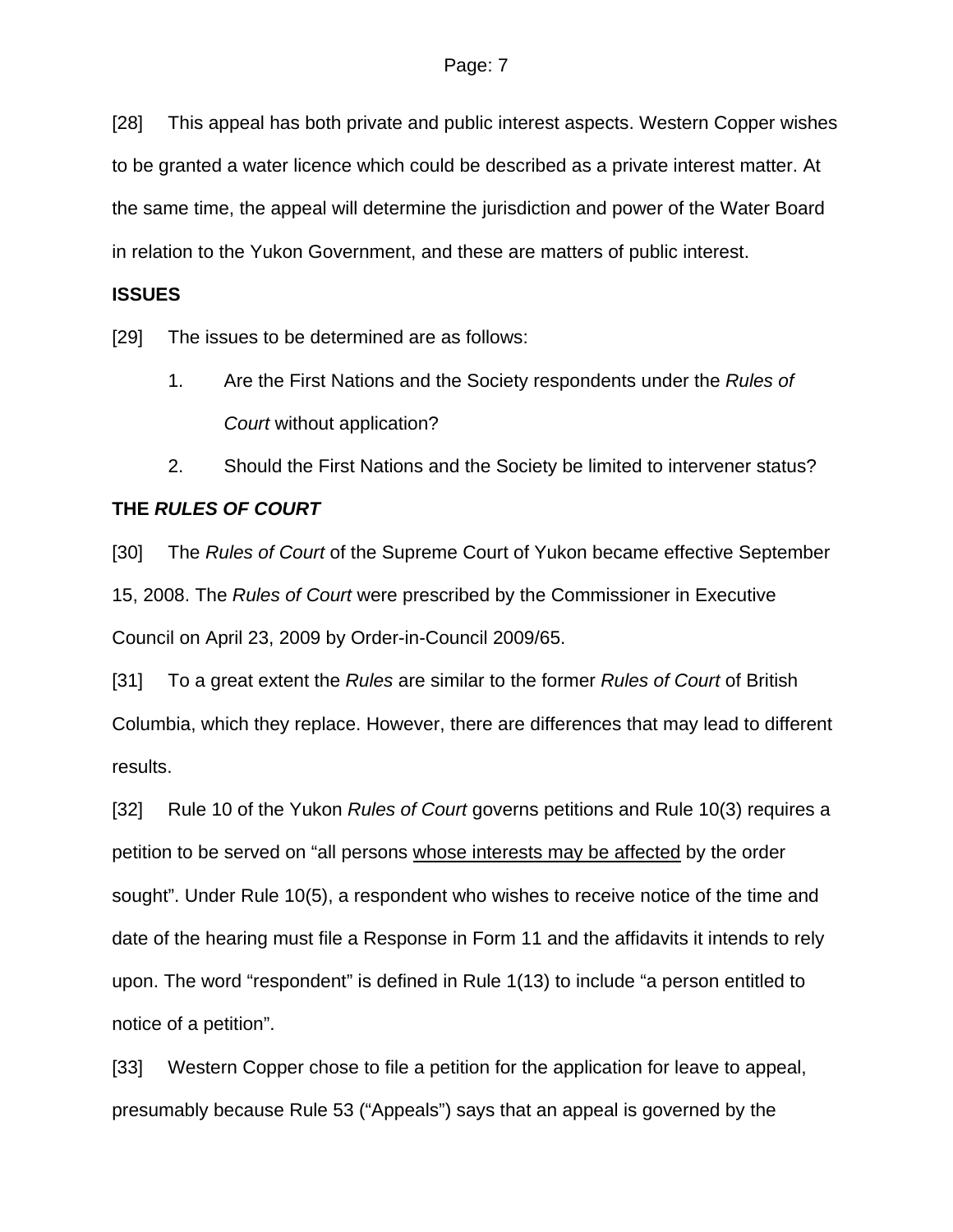*Waters Act* which requires the granting of leave to appeal before filing the notice of appeal. Rule 53 states that appeals shall be commenced by filing a notice of appeal. Rule 53(5) requires the notice of appeal, similar to a petition, to be served on "all other persons who may be affected by the order sought". Rule 53(7) requires that a person who intends to oppose the appeal shall enter an appearance.

[34] Rule 54 governs applications for judicial review. Judicial reviews are also commenced by petition in Form 2 (Rule 54(3)). Rule 54(5) requires the applicant to "name as a respondent every person directly affected by the order sought in the application". Pursuant to Rule 54(6), the applicant shall serve notice of the application on all respondents, the decision-maker and "any other person who participated in the proceeding".

[35] Having filed a petition, Rule 48 of the new *Rules of Court* applies for the purpose of setting the petition down for a hearing. Rule 48(2) defines respondent as "a person who has delivered a response in Form 11", which refers back to Rule 10(5)(a) for petitions and Rule 54(10) for judicial reviews.

[36] In summary, I note that the Rules for petitions, appeals and judicial reviews all similarly define who is to be served and become a respondent. For petitions, it is persons "whose interests may be affected by the order sought". For appeals, it is persons "who may be affected by the order sought". For judicial review, it is every person "directly affected by the order sought". Despite the slight differences in wording, I find that these definitions are functionally equivalent. I also note that the judicial review rule is unique in that it requires service on all persons who participated in the tribunal proceeding.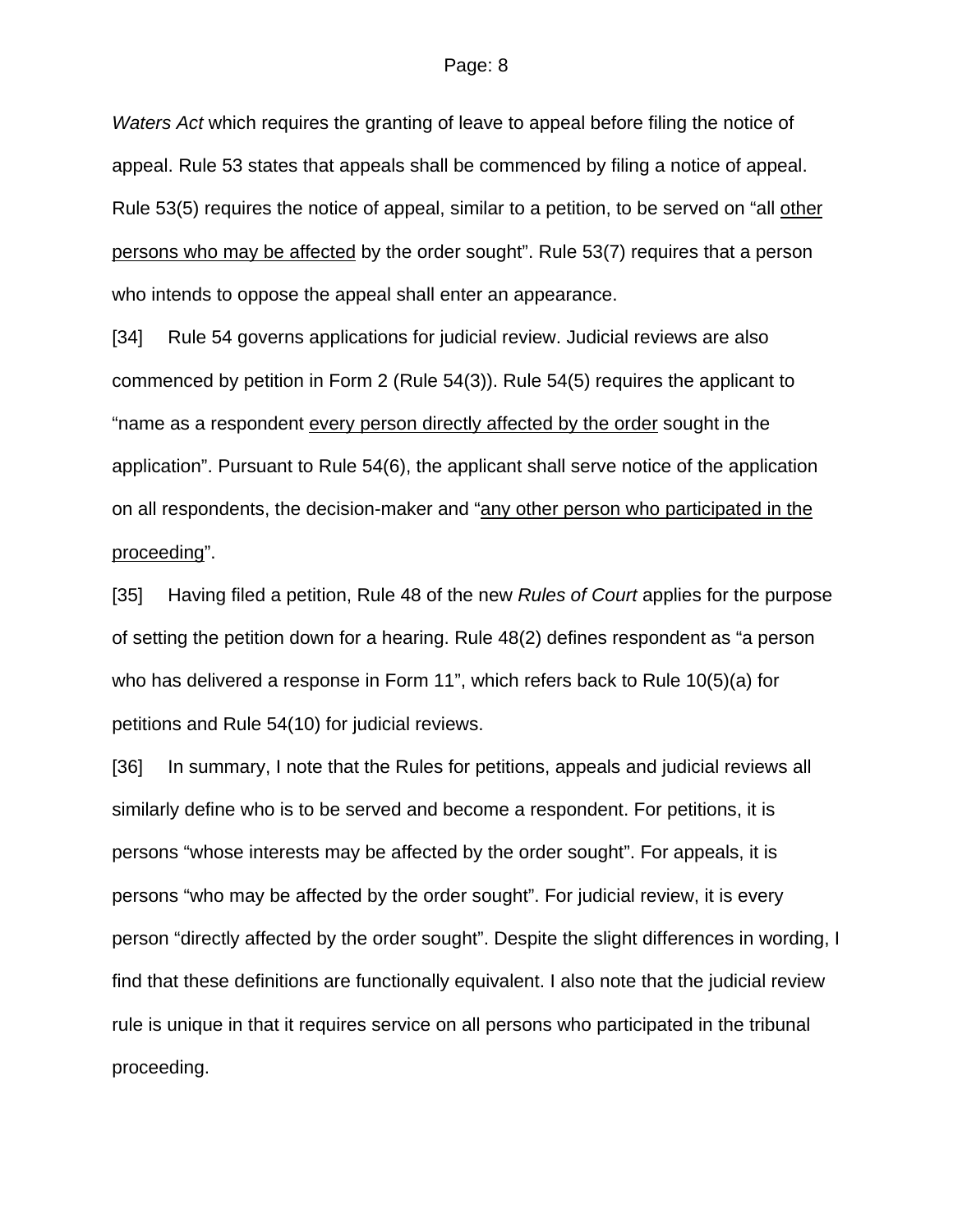[37] I also note that the Supreme Court of Canada, in *Dr. Q. v. College of Physicians* 

*and Surgeons of British Columbia*, 2003 SCC 19, stated at para. 21 that "the term

"judicial review" embraces review of administrative decisions by way of both application

for judicial review and statutory rights of appeal." The only distinction relates to the

standard of review.

[38] Although, for reasons that follow, I find it has no application here, Rule 15(5)

provides for the addition and removal of parties as follows:

(a) At any stage of a proceeding, the court on application by any person may

(i) order that a party, who is not or has ceased to be a proper or necessary party, cease to be a party,

(ii) order that a person, who ought to have been joined as a party or whose participation in the proceeding is necessary to ensure that all matters in the proceeding may be effectually adjudicated upon, be added or substituted as a party, and

(iii) order that a person be added as a party where there may exist, between the person and any party to the proceeding, a question or issue relating to or connected

(A) with any relief claimed in the proceeding, or

(B) with the subject matter of the proceeding,

which, in the opinion of the court, it would be just and convenient to determine as between the person and that party.

#### ...

# **The** *Waters Act*

[39] The Yukon Water Board Rules of Procedure provide for significant public

participation in its hearings.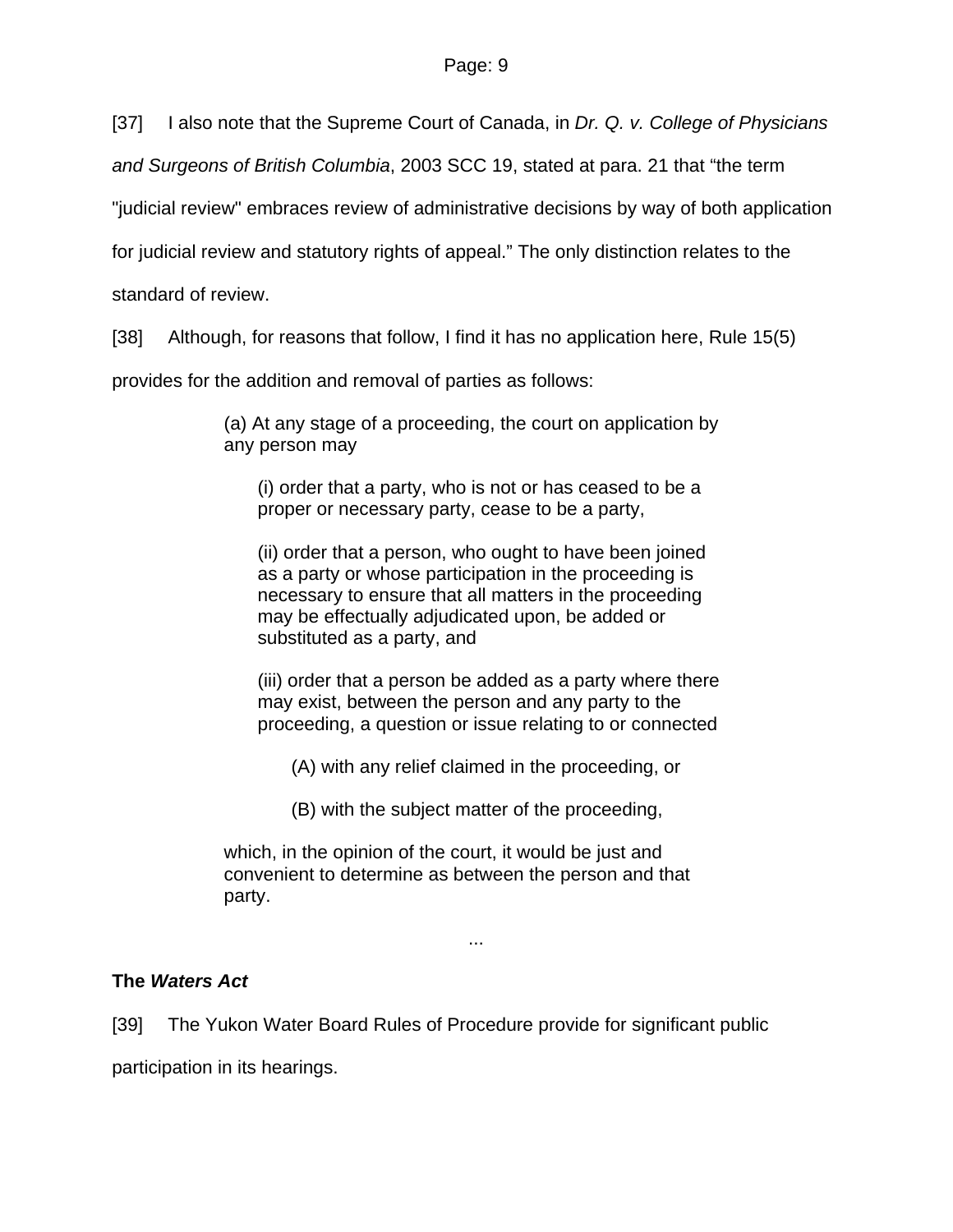[40] Section 19(1) of the *Waters Act* gives the Water Board the discretion to hold a public hearing for certain licences "where satisfied that it would be in the public interest." Under s. 19(2)(a) "a public hearing shall be held" where the application is for the issuance of the type A licence, unless the Board receives no notification that any person intends to appear and make representations. The Board is required under s. 21 to publish notice of each application in a newspaper of general circulation.

[41] Section 22 of the *Waters Act* permits the Board to make rules respecting:

(c) the procedure for making representations and complaints to it, the conduct of hearings before it, and generally the manner of conducting any business before it;

[42] The Yukon Water Board Rules of Procedure provide that "party" means "a Person who is an Applicant, a Claimant, or an Intervener or a Licensee". An Intervener is defined as a person who has filed a written statement. Rule 8 is entitled "Intervention" and it indicates that "Anyone wanting to make representations to the Board ... can intervene by filing a written submission". An Intervener is entitled to receive a copy of the applicant's response and may be included in a pre-hearing conference to determine procedure at the hearing. Rule 16.3 permits the parties to question the applicant and interveners may make presentations. The applicant may respond and will be subject to questions from all other parties.

# **ANALYSIS**

# *Issue 1.: Are the First Nations and the Society respondents under the Rules of*

# *Court without application?*

[43] The Yukon *Rules of Court* set out the object of the rules as follows:

1(6) The object of these rules is to secure the just, speedy and inexpensive determination of every proceeding on its merits and to ensure that the amount of time and process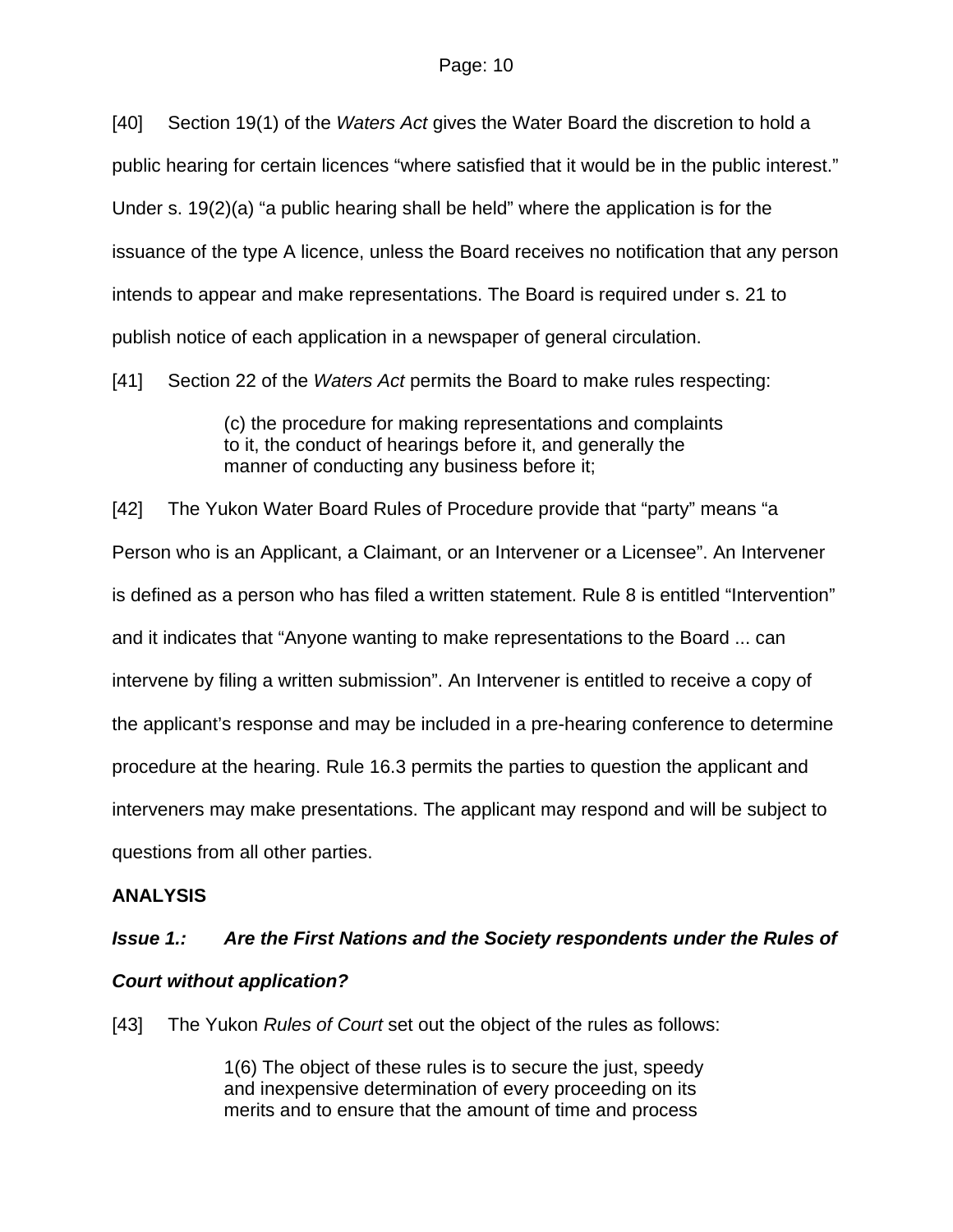#### Page: 11

involved in resolving the proceeding, and the expenses incurred by the parties in resolving the proceeding, are proportionate to the court's assessment of

(a) the dollar amount involved in the proceeding,

(b) the importance of the issues in dispute to the jurisprudence of Yukon and to the public interest, and

(c) the complexity of the proceeding.

[44] In addition to the object of achieving the "inexpensive determination of every proceeding on its merits", the new *Rules of Court* introduce the principle of proportionality. The latter is not specifically engaged in this application, but it reinforces the intention of the court to continually secure an "inexpensive determination" of cases procedurally and on the merits.

[45] Rules 1(7) and 36 of the *Rules of Court* introduce mandatory case management of most proceedings, so that issues like the one before the Court may be first considered in a co-operative process. Case management has proven to be an effective tool in moving cases forward expeditiously without the necessity of formal applications. Nevertheless, the object of the *Rules* is also to secure "the just ... determination" of every proceeding, and hence this application.

[46] The application is distinct in the sense that all the "persons" with an interest in Western Copper Project and who participated in the Water Board hearing have been served. It is not a proceeding where persons who "may be affected by the order sought" need to be ascertained.

[47] A party filing a petition may, in the first instance, choose who it wishes to name as respondents, on the understanding that all those who participated in the proceeding below or any person who may be affected by the order sought must be served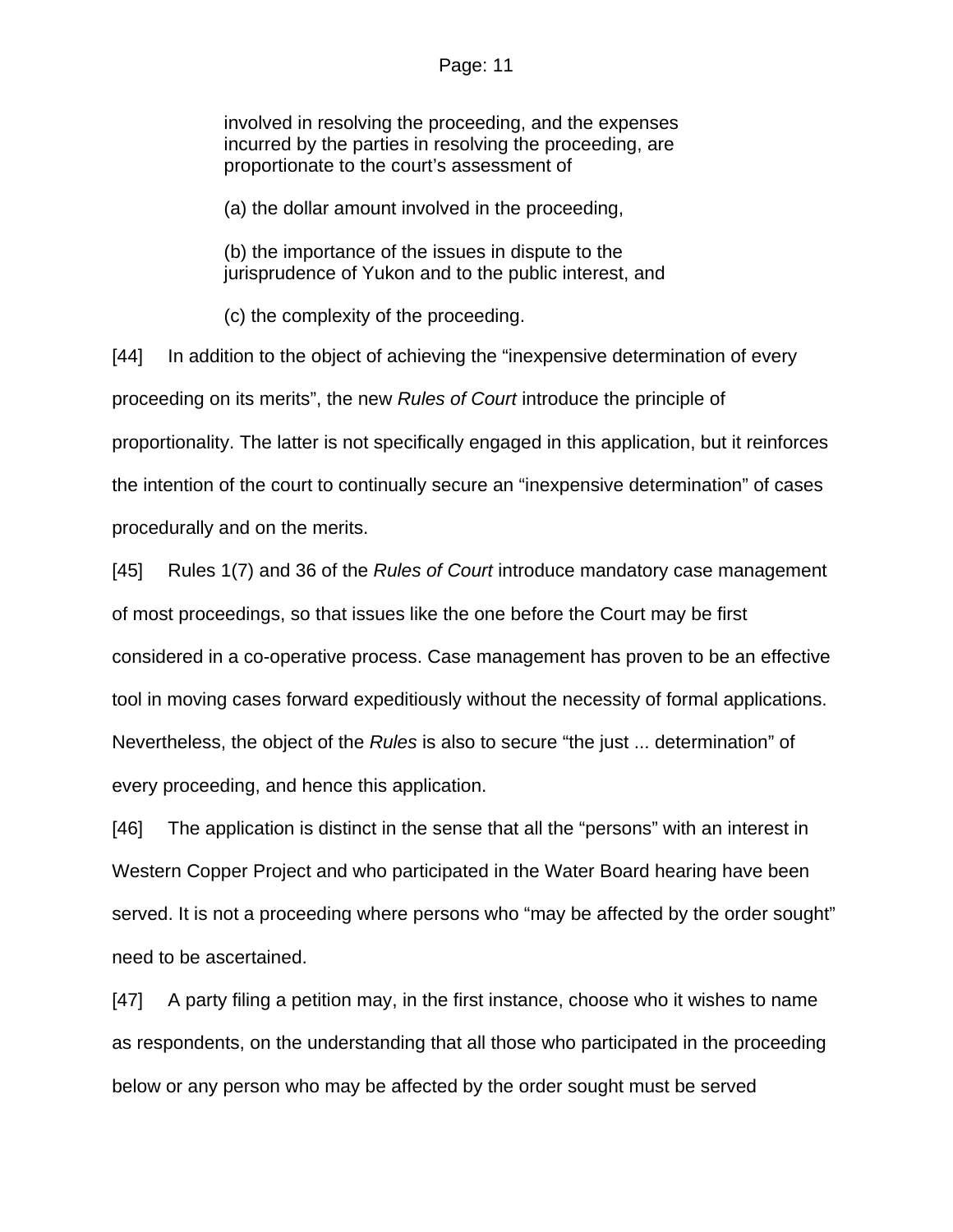according to Rules 10 and 54. By definition in Rule 1 a person entitled to notice of a petition is a respondent.

[48] This application has proceeded on the understanding that a respondent is exposed to the remedy of court costs, for or against, and has a right of appeal, subject to any provision to the contrary in the underlying statute. Hence, participants or affected persons who have been served with a petition or notice of appeal must give serious consideration to filing an appearance as a respondent in an appeal that follows a Water Board hearing.

[49] I find that the plain meaning of the *Rules of Court* is that a person entitled to notice of a petition becomes a respondent simply by filing an appearance under Rule 10(5). Rule 48(2) confirms that status following the delivery of a response. Thus, at the initial stage when a person is served with a petition relating to the review of a tribunal proceeding they have participated in, they have three choices:

- 1. they can do nothing and not participate in the proceeding;
- 2. they can file an appearance and a response, thereby becoming a party respondent with the right of appeal and court costs exposure; or
- 3. they can apply for intervener status to avoid court costs exposure.
- [50] I find that Rule 15(5)(a) has no application here.
- [51] There are advantages to proceeding on this basis:
	- 1. the party status of all interested persons who file an appearance is established at the outset;
	- 2. an interested person who files an appearance as a respondent has costs consequences and a right of appeal;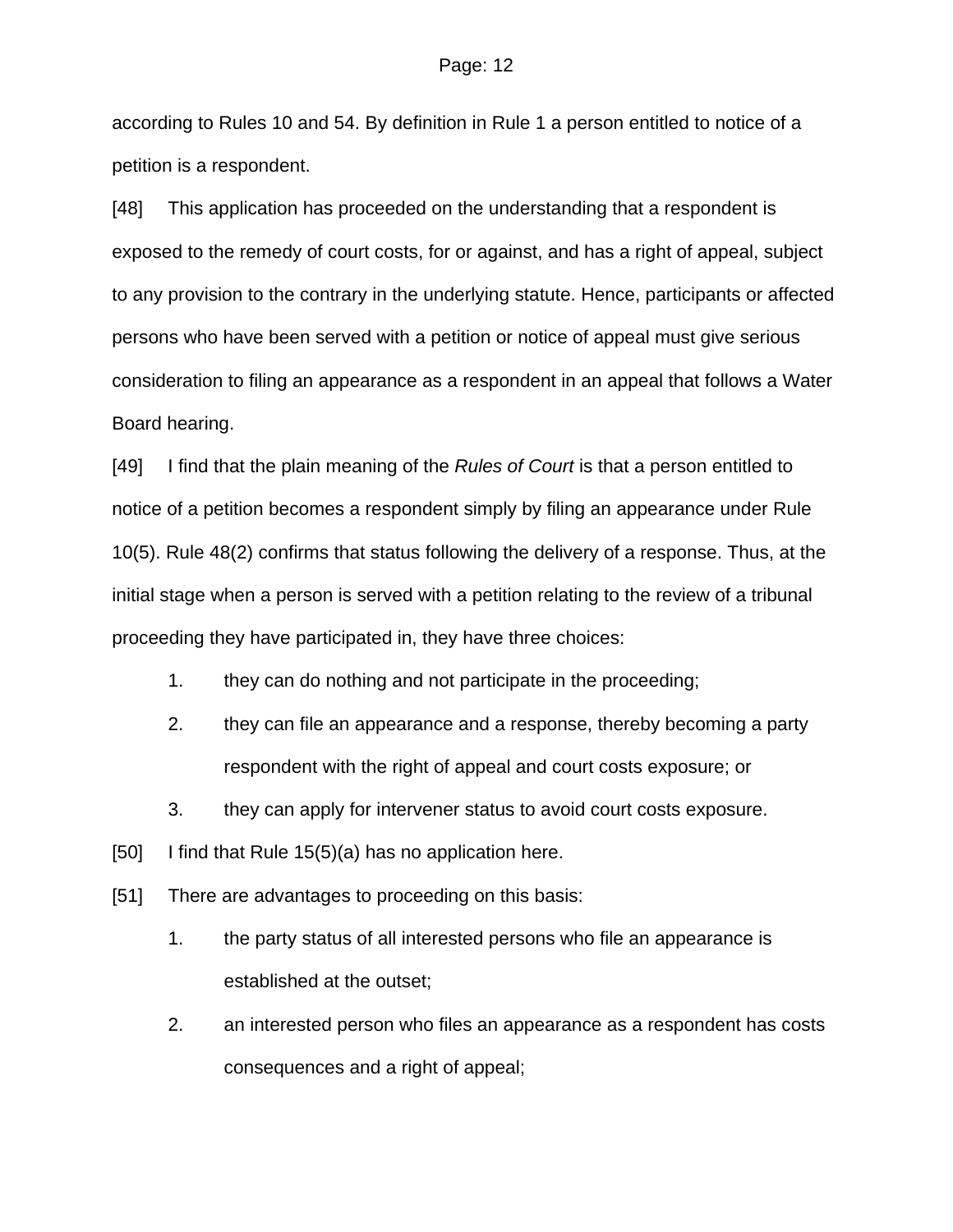- 3. in circumstances where respondent status is not appropriate, the status of a party may be discussed in case management; and
- 4. the petitioner or an "interested person" may apply to obtain intervener status for such person.

[52] Western Copper is not without remedies in this situation. It may apply to limit a person to intervener status where it considers respondent status inappropriate, relying upon the common law and the inherent jurisdiction of the Court. In this case, the primary concern of Western Copper is that the First Nations and the Society should not have the right to appeal in a proceeding in which there is no claim against them and in which Western Copper submits they have no direct interest at stake.

### **RESPONDENTS OR INTERVENERS**

# *Issue 2.:* **Should the First Nations and the Society be limited to intervener status?**

[53] Although I have decided that the First Nations and the Society are respondents under the Yukon *Rules of Court*, I am going to consider the British Columbia cases cited by counsel to determine whether, as contended by Western Copper, intervener status is appropriate for the First Nations and the Society. The Society also raised the issue of public interest standing which I shall refer to below.

[54] There are two cases that counsel focussed upon. The First Nations and the Society rely upon *British Columbia (Police Complaint Commission) v. Murphy et al.,*  2003 BCSC 279, (the "*Murphy* case"). Western Copper relies primarily on *Kitimat (District) v. British Columbia (Ministry of Energy and Mines)*, 2006 BCCA 562 (the "*Alcan* case"). Both *Murphy* and *Alcan* were applications for judicial review.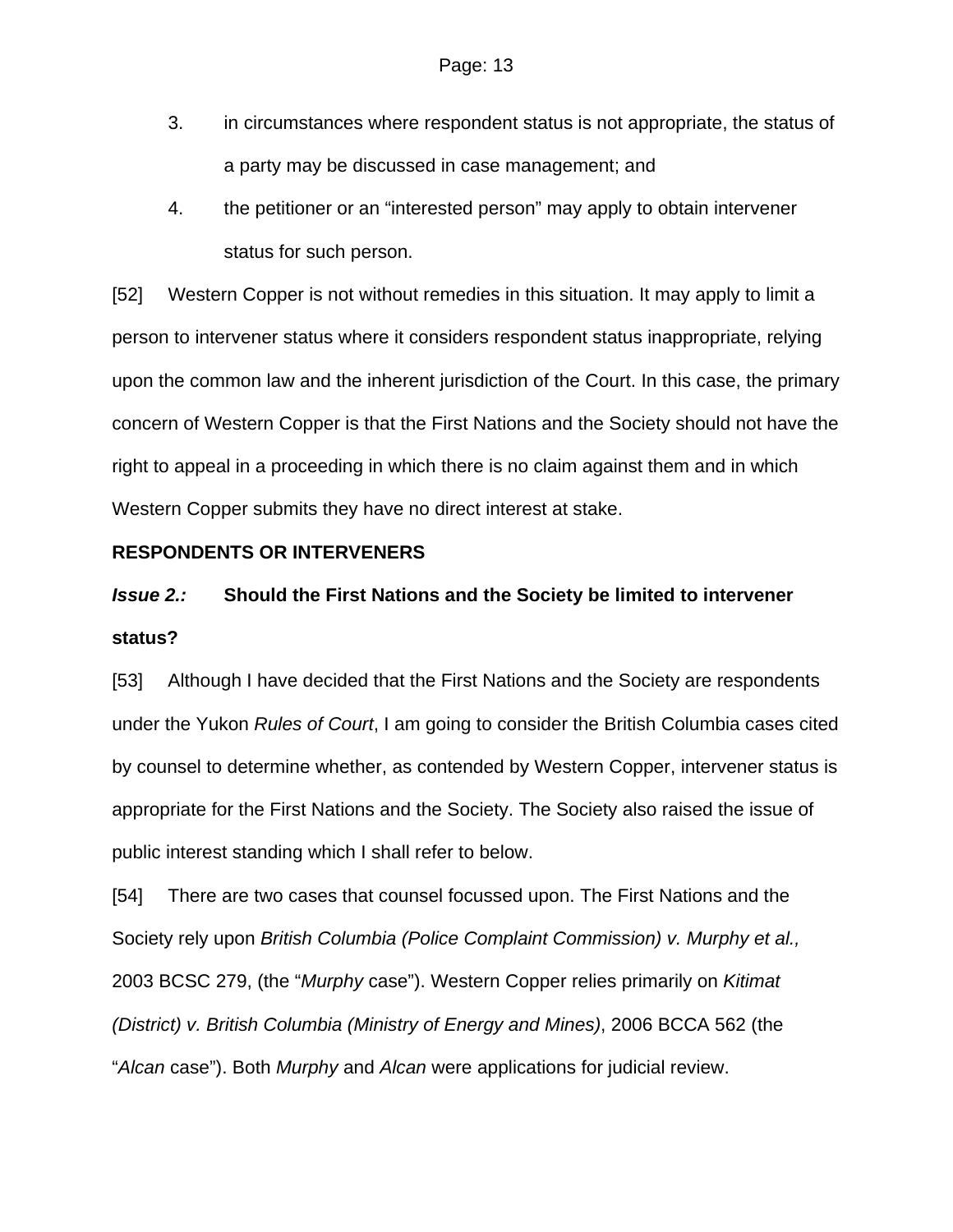### **The** *Murphy* **Case**

[55] In the *Murphy* case, a number of individuals filed complaints with the Police Complaints Commissioner (the "Commissioner") alleging wrongdoing on the part of various members of the Vancouver Police Department at a public protest. The Commissioner ordered a hearing into the incident and appointed an adjudicator to preside over the public hearing. A short time later, the Commissioner advised the adjudicator that he was withdrawing the notice of public hearing. The complainants objected, and the adjudicator ruled that the Commissioner did not have the authority to withdraw the complaint when the complainants objected to the withdrawal.

[56] In an application for judicial review filed by the Commissioner, the Supreme Court of British Columbia found that the Commissioner had the authority to unilaterally withdraw a notice of public hearing.

[57] The relevant issue in this case was whether the complainants should have been joined as respondents to the petition of the Commissioner. The *Police Act* gave the complainants the right to make oral and written submissions at the public hearing, but it did not confer a right to cross-examine witnesses. The *Police Act* also contained a limited right to appeal the decision of an adjudicator.

[58] The Court examined the issue of standing based upon a common law threshold. The court, noted at para. 50:

> Under the common law, parties to a proceeding, or persons who could have been parties to a proceeding, will generally have a right to bring an application for judicial review. Further, persons who have an identifiable interest in a decision which makes them exceptionally affected by it may also have the right to bring a judicial review application.

[59] The court concluded, at paras. 53 and 57, as follows: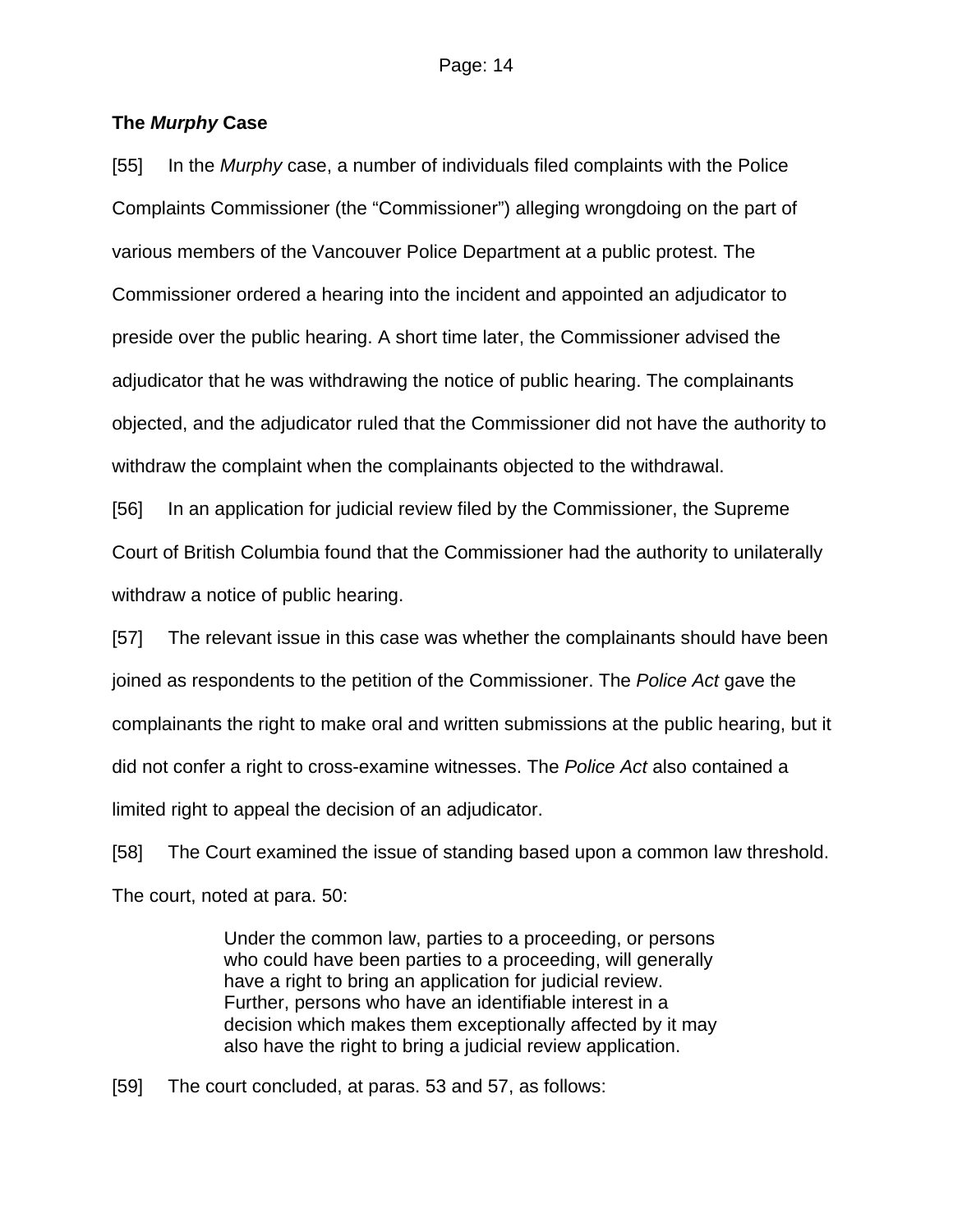[53] I have concluded that the applicants, pursuant to both grounds of Rule 15(5)(a)(ii), should be joined as respondents in this proceeding. As the applicants were participants in the proceedings before the adjudicator they ought to have been named in the petition. They made full submissions to the adjudicator on the very question that is now before this court. The participation of the applicants before the adjudicator distinguishes this case from ARC Resources. Both textbooks which have been cited suggest that all participants in an administrative hearing should be named as respondents to any judicial review proceeding connected with it. I do not accept the PCC's submission that the complainants were not parties to the public hearing.

[57] I do not accept that the grant of intervener status is sufficient to ensure the matter is effectively adjudicated upon. As previously noted, as interveners the applicants have no right to appeal if the petition is successful. The petition raises a matter of significant public interest going to the powers of the PCC. It comes to this court as a matter of first instance. It is a question not without difficulty. The applicants should not be deprived of the right to take the matter further if they are not satisfied with the outcome. (my emphasis)

…

# **The** *Alcan* **Case**

[60] The District of Kitimat and the Mayor brought a petition for judicial review seeking various orders that the instruments regulating Alcan Inc. were beyond the authority of the regulator. Specifically, The District of Kitimat applied for declarations that the Minister of Energy and Mines did not have the power to authorize the sale of power outside Kitimat, and that the power generated by Alcan could only be used for the aluminium industry or in the District of Kitimat. The petitioners did not name Alcan as a party to the petition. Alcan applied to be named as a respondent. The trial judge denied the application, and Alcan appealed. The Court of Appeal granted Alcan respondent status.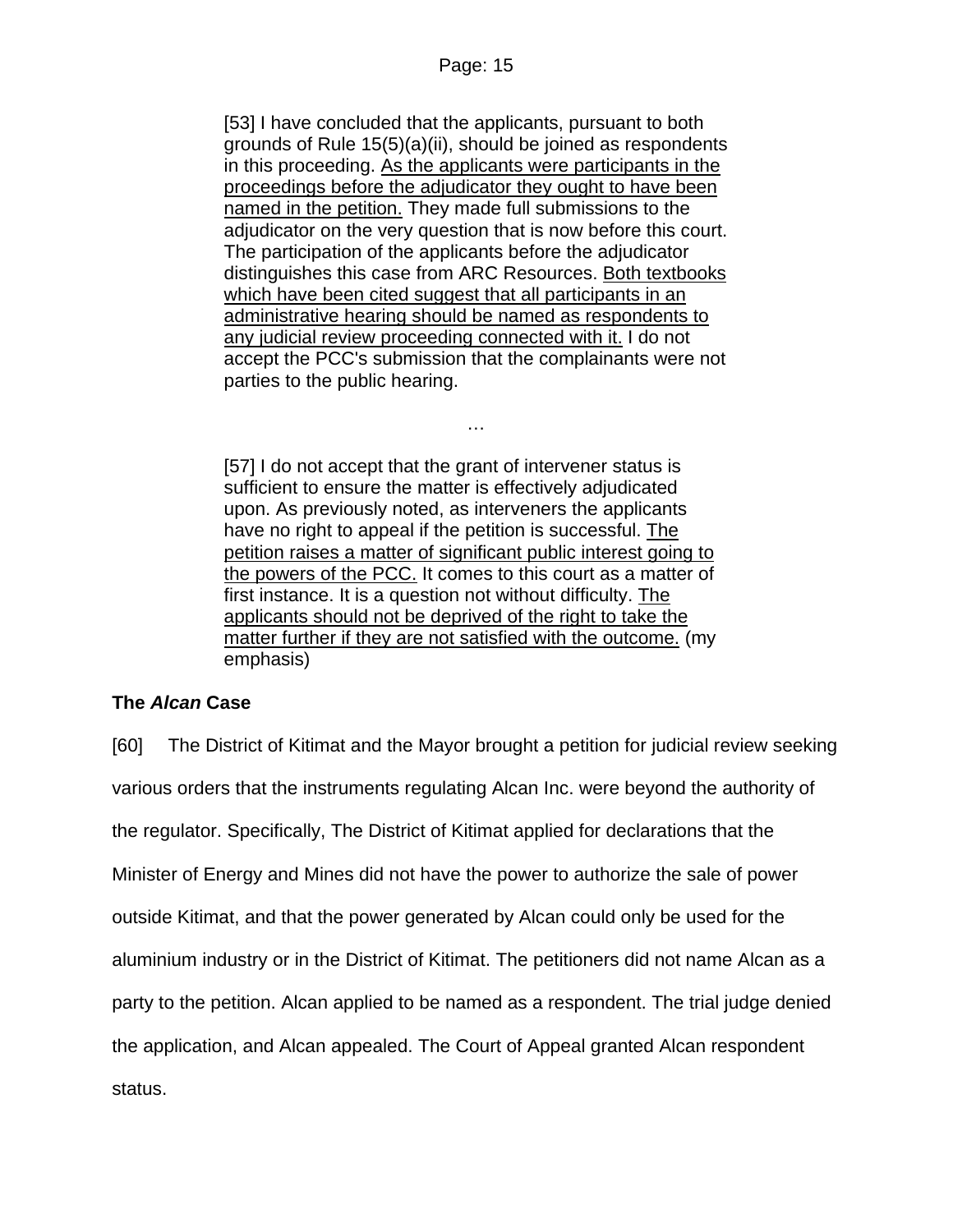[61] In this case, Alcan was served with the petition, entered an appearance and filed a response and affidavits concerning the issues in dispute. Despite this, the District of Kitimat and the Mayor took the position that Alcan was not a respondent in the proceeding and should instead be added as an intervener. Alcan sought full party status in order to have a right of appeal.

[62] The former British Columbia *Rules* defined "respondent" as a "person who has delivered a response in Form 124". Thus, in the *Rules of Court* applicable to the *Alcan* case, a person who "may" be affected was served with a petition, and seemed to become a respondent by filing and delivering a response in Form 124.

[63] However, the Court of Appeal ruled that receiving service and filing a response did not automatically make Alcan a respondent for three reasons:

- 1. such an interpretation may have the "undesired effect of discouraging a petitioner from the broad service that appears to be intended by that Rule" (para. 20);
- 2. it is inconsistent to leave the designation of respondent within the sole control of any broad class of persons who may have been served under Rule 10(4) (para. 21); and
- 3. Rule 51A is procedural, and the definition of respondent in Rule 51A is for use within that rule only (para. 22).

[64] The Court of Appeal went on to say that Alcan was entitled to be joined under both Rules 15(5)(a)(ii) (ought to have been joined or whose participation is necessary to ensure effectual adjudication) and 15(5)(a)(iii) (where there is a question or issue between a person and any party relating to the relief or subject-matter of the petition) (para. 26).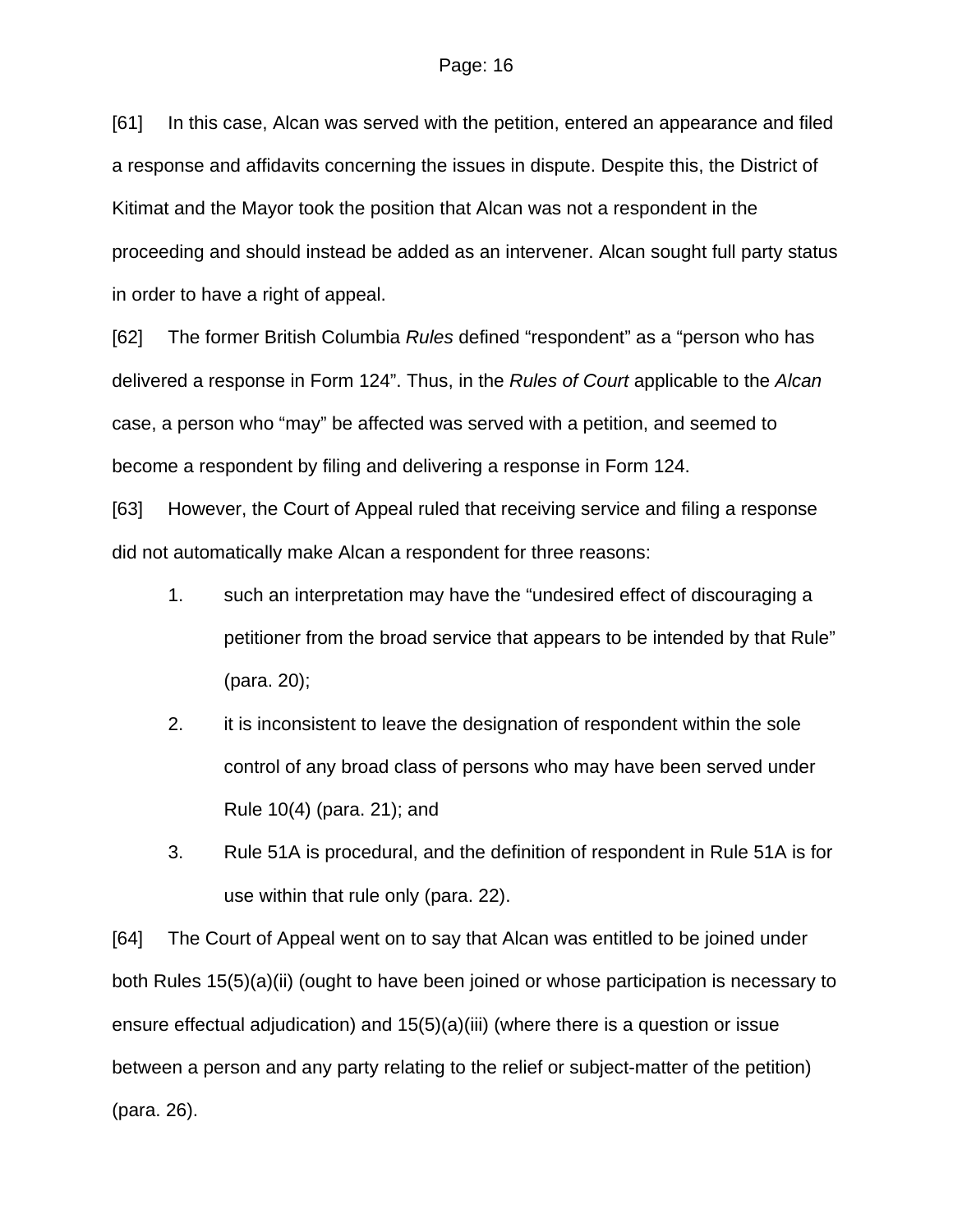#### Page: 17

[65] The court stated that under Rule 15(5)(a)(ii), the direct interests of Alcan "might be affected" by granting the relief requested (para. 32).

[66] Similarly, the court decided Rule 15(5)(a)(iii) "applies where there may be between the party seeking to be added and any party to the litigation, a question or issue related to "relief claimed in the proceeding" or "the subject matter of the proceeding"" (para. 35); i.e. an interest in the object and the subject of the litigation. Again, the Court held that Alcan had a direct interest in the litigation.

[67] The Court of Appeal cited the decision in the *Murphy* case, but distinguished it on the basis that the party that was added to the judicial review was also a party in the hearing below (para. 47).

#### **The First Nations**

[68] Counsel for Western Copper, submits that the *Murphy* case is distinguishable because there the parties were the original complainants. Here, the First Nations were not complainants but rather "interveners" on Western Copper's Water Board application. [69] Further, unlike the *Alcan* case, counsel submits that the First Nations have no "direct interest", as the relief sought by Western Copper does not directly affect them, unlike the relief sought in *Alcan*, which directly affected the commercial interests of Alcan.

[70] Counsel for Western Copper submits, quite correctly in a literal sense, that this appeal does not directly affect the water-related interests of the First Nations. Rather, it is submitted by counsel that:

> This appeal addresses only the question of whether the Water Board breached the legal requirements of YESSA or exceeded its jurisdiction under YESSA and the *Waters Act.* There is no challenge to any provision of the Final Agreements.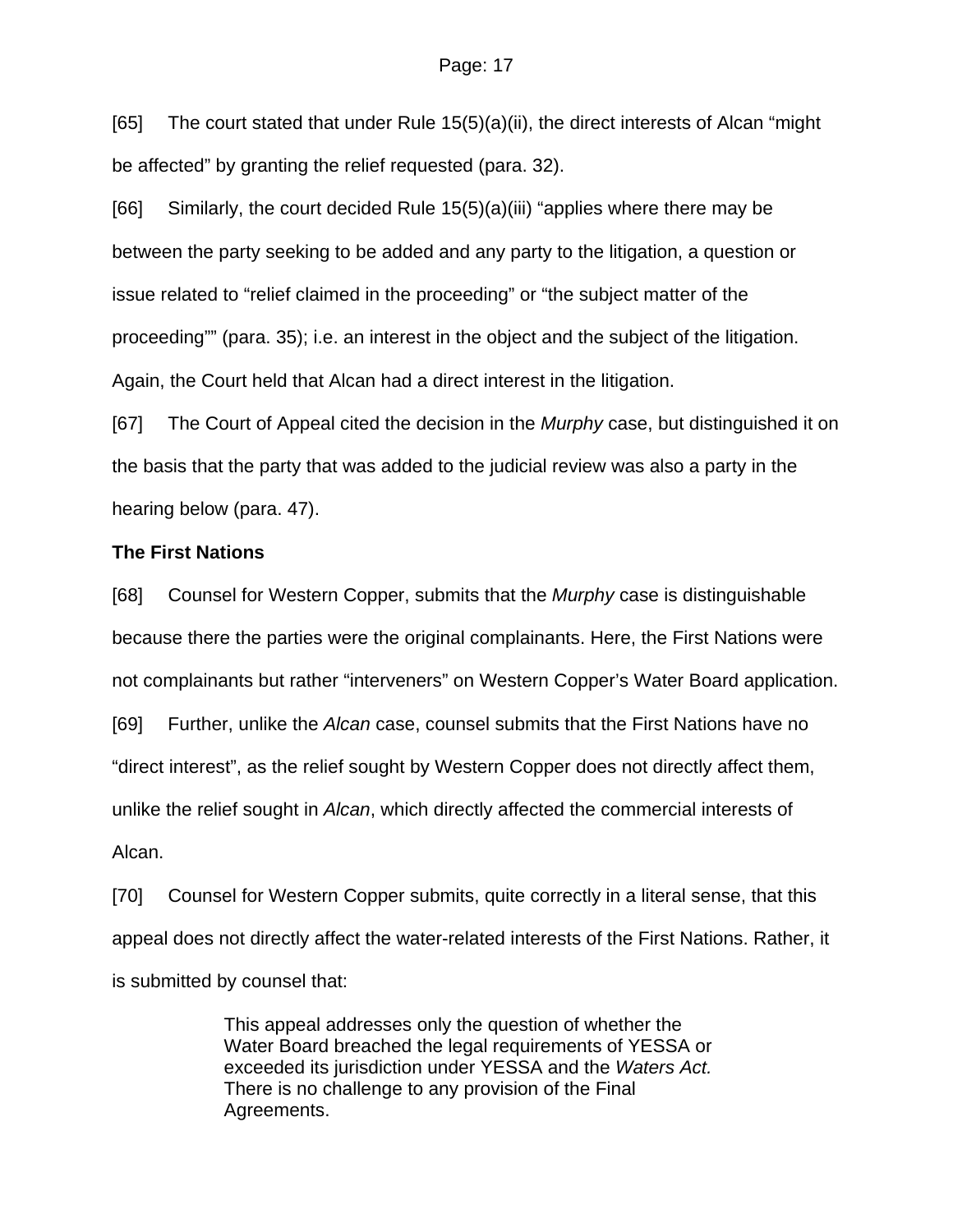In these proceedings the interests of the First Nations are fully accommodated by their participation as intervenors in the proceedings with the right to file affidavits and to present arguments. It is neither necessary nor appropriate to provide the First Nations with a freestanding right of appeal in the event that neither [Western Copper] nor the Water Board chooses to appeal from a decision of the Yukon Supreme Court.

[71] In other words, Western Copper submits that the appeal relates directly to the Water Board and its jurisdiction, implying that the First Nations have no direct interest in the jurisdiction of the Water Board sufficient to afford them the right of appeal.

[72] I do not agree with this submission. The narrow "direct interest" approach would limit all but Western Copper, the Water Board and the Yukon Government from being full parties. The factual context of this case is quite different than the *Alcan* case, and I have concluded that the First Nations should be respondents.

[73] I am of the view that the First Nations do have a "direct interest" in the appeal because the result, if Western Copper is successful, is that the Water Board will have to implement the Decision Document. In other words, the Carmacks Copper Project will proceed subject to appropriate conditions. I find it difficult to understand how that outcome would not affect the direct interests of the First Nations.

[74] There are as well a number of other factors I have taken into consideration.

[75] Firstly, the wording of s. 26(1), the appeal provision in the *Waters Act*, is broad and can be interpreted as granting an appeal to 'Interveners' and 'Applicants' alike. To decide that the First Nations are not entitled to be respondents would result in denying a right that they are arguably entitled to by statute. If they had filed the petition for review, there is no question that they would have party standing.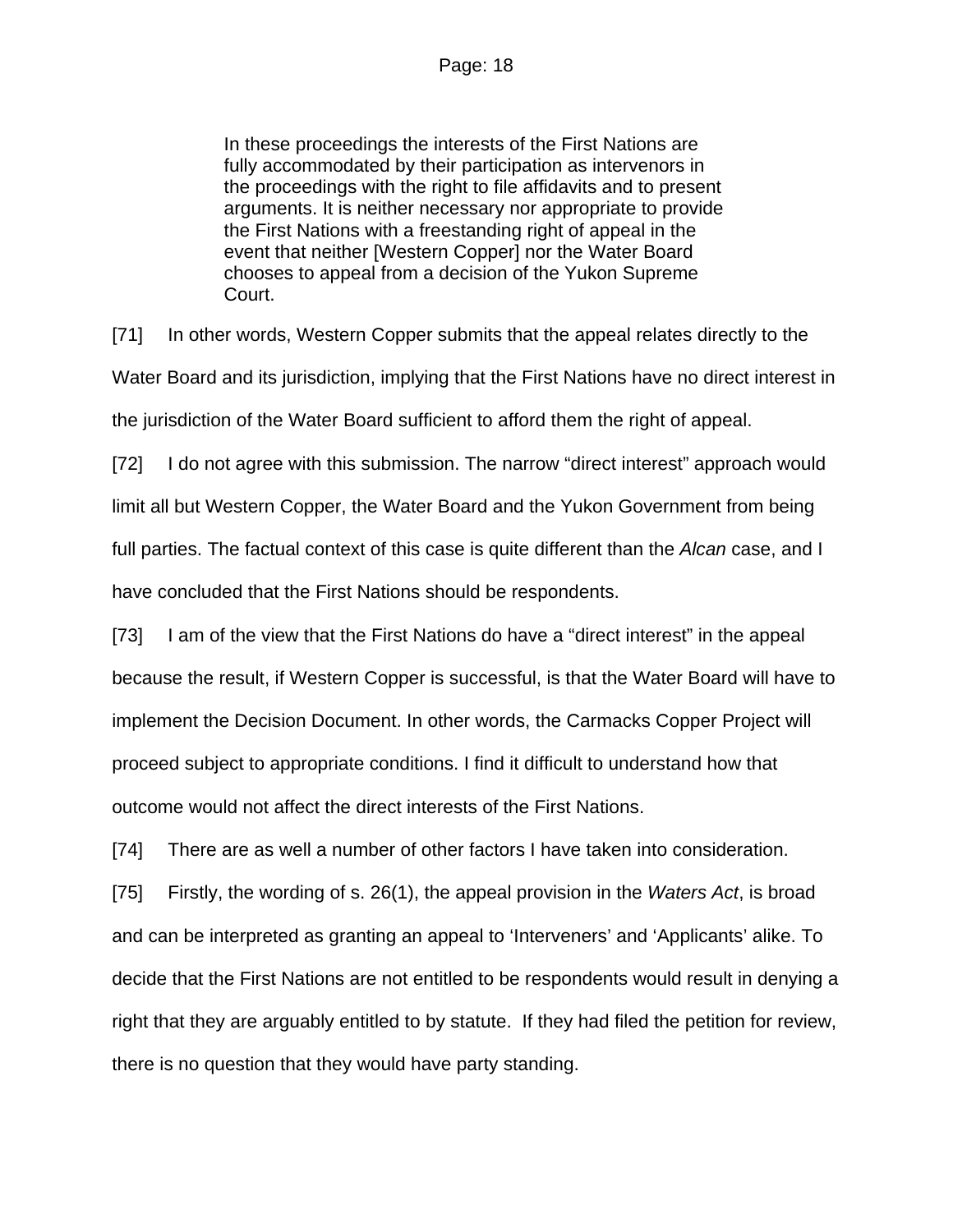[76] Secondly, the First Nations were full participants in the Water Board hearing and to the same extent as the governments of Canada and Yukon. Yukon First Nations, who have signed Final Land Claims Agreements and Self-Government Agreements have a government-to-government relationship with Canada and Yukon: see *Little Salmon/Carmacks First Nation v. Yukon*, 2007 YKSC 28, at para. 11 and *Ta'an Kwachan v. Yukon (Premier)*, 2008 YKSC 60, at para. 3. Western Copper added the Yukon Government as a party "because of its role in representing the interests of the Government as a whole". It is of some significance that the Yukon Government takes the same view as Western Copper in the substantive issue under appeal. The First Nations oppose that view.

[77] Thirdly, as the Water Board states in its decision at p. 34:

The UFA recognizes the Board and delegates specific responsibilities upon the Board within Chapter 14 of the Umbrella Final Agreement. The Carmacks Copper Project is located within the Traditional Territories of Little Salmon/Carmacks First Nation and Selkirk First Nation.

[78] Chapter 14 of the Final Agreements of the Little Salmon/Carmacks and Selkirk First Nations sets out that the Council for Yukon Indians shall nominate one-third of the members of the Water Board. Chapter 14 addresses specific water rights of Yukon Indian Persons as well as Yukon First Nations, Yukon's management rights, water rights of other parties and, under section 14.8.0 of the Agreements, the "Protection of Quantity, Quality and Rate of Flow of Water". In my view, Chapter 14 gives a First Nation a very direct interest in any application for a water licence in its Traditional Territory, and any court application that affects the powers or jurisdiction of the Water Board might certainly impact the negotiated rights under the Final Agreements. It would be unfair to give a right of appeal to the Yukon Government while denying the right of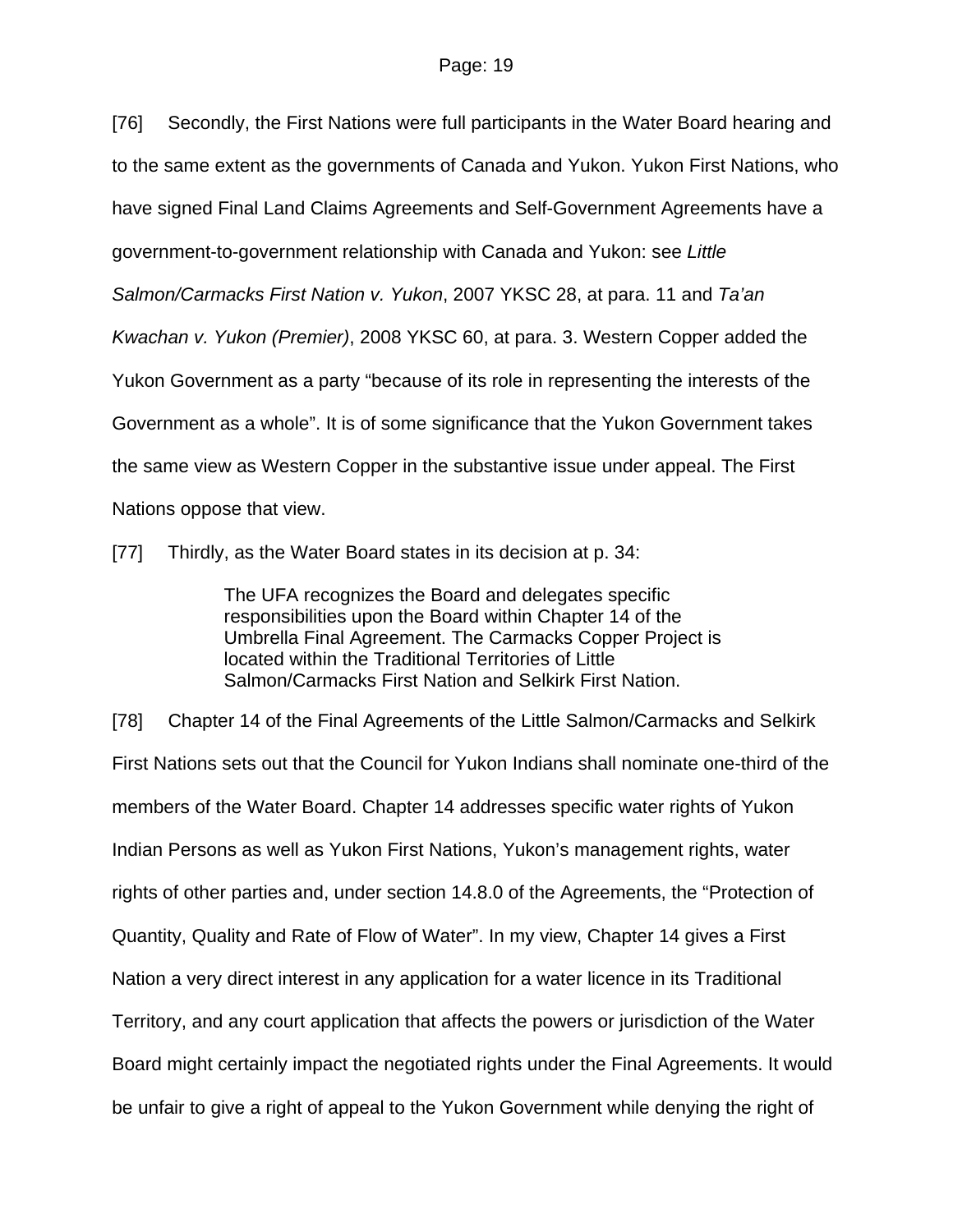appeal to the First Nations that negotiated Chapter 14 with the Yukon Government and Canada.

[79] Fourthly, section 14.8.9 of the Final Agreements gives a Yukon First Nation "standing at all times in a court of competent jurisdiction to seek a declaration as to whether any person substantially altering the quantity, quality or rate of flow, including seasonal rate of flow, of water in that Yukon First Nation's Traditional Territory has a lawful authority to do so."

[80] Although the First Nations are not seeking such a declaration here, this section gives support to the argument that an affected First Nation should be a party to any Water Board application and a respondent to any appeal arising out of a Water Board decision that may affect the power and jurisdiction of the Board to make the kind of ruling at issue in this appeal.

[81] Fifthly, Chapter 14 of the Final Agreements sets out in section 14.11 that a First Nation may apply to the Water Board for a number of remedies against a licensee, and the Board is given powers to amend, suspend or cancel a Water Licence and award compensation. These are unique rights that lend further support to a decision to recognize the First Nations as full party respondents. It would be ironic indeed if the First Nations had the above rights, negotiated in a constitutionally recognized Land Claims Agreement, but were not granted party status in a proceeding where the Court is asked to interpret the power and jurisdiction of the Water Board.

[82] Finally, Chapter 12 of the Final Agreement provides for the general principles of the Development Assessment Legislation, which is the genesis of *YESAA*. The relationship between *YESAA*, the Water Board and the *Waters Act* is at the heart of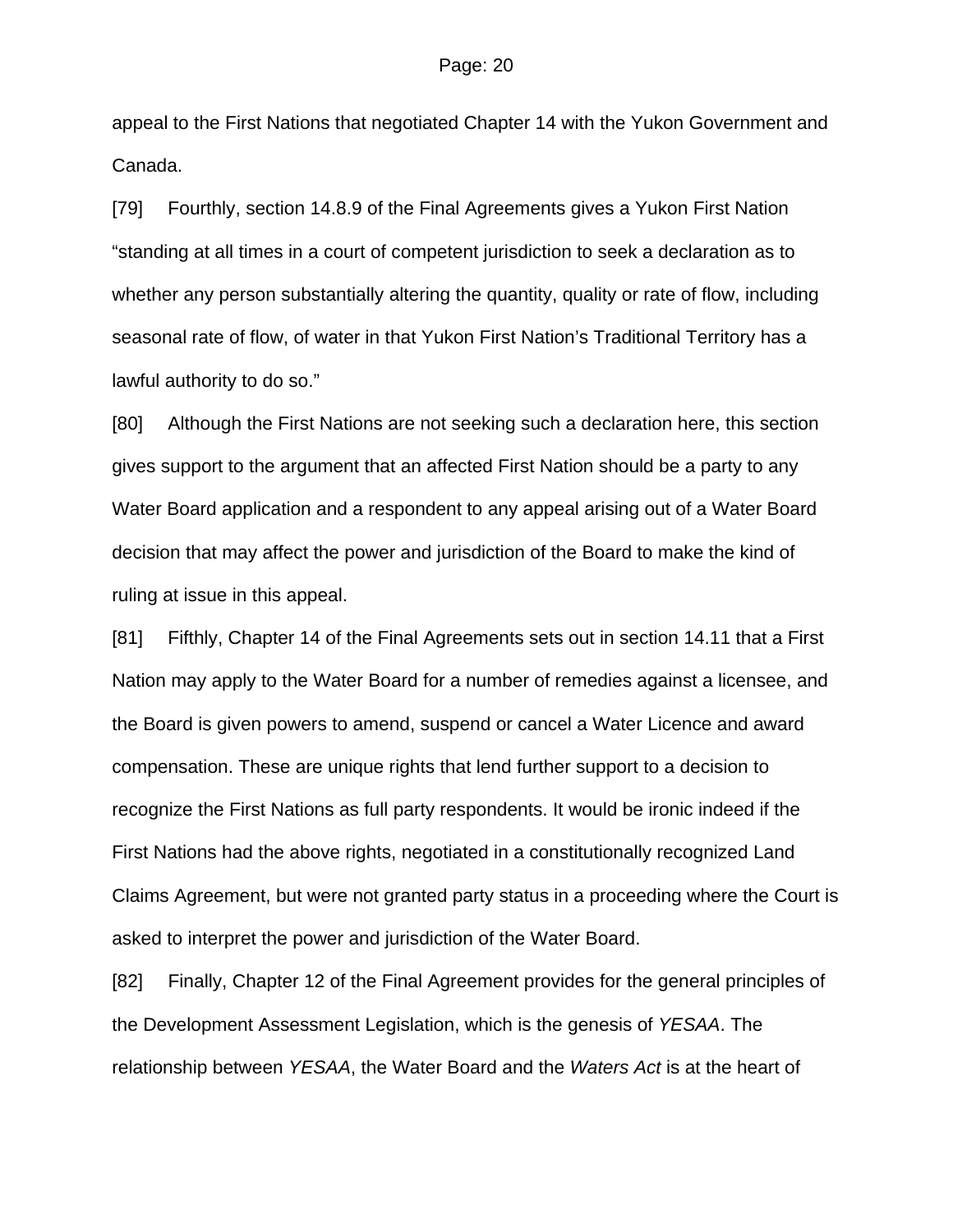Western Copper's petition, and hence it directly affects the interests of the First Nations who negotiated and signed Final Agreements dealing directly with those relationships. [83] In my view, there is no basis to deny the First Nations respondent status, which includes exposure to court costs and a right of appeal. The First Nations ought to be joined under Rule 15(5)(a)(ii).

#### **The Society**

[84] The Society, to use its own words, "has provided a balanced, researched-based (sic) perspective on Yukon environmental issues for the last 42 years." It submits that this petition may affect future environmental assessments and licensing throughout the Yukon. It also submits that it is important for the court to hear "a broader perspective which reflects the vital importance to many Yukoners of the effective functioning of the environmental protection process." The Society wishes to be a full party participant with a right of appeal, despite the possible exposure to court costs. I also take judicial notice of the fact that the Society is one of a very few Yukon-based environmental groups, so there is no spectre of opening flood gates.

[85] In its written submission, the Society noted that Yukon Government's position at the hearing was that the Water Board should issue the licence to Western Copper in a manner that does not conflict with the Decision Document. Thus, the Society submits that it will provide the court with a public perspective that may otherwise be lost.

[86] Counsel for Western Copper submits that the Society cannot rely upon the *Murphy* case, as, again, the Society is not in the same position as those complainants who initiated the complaints against the police. Western Copper agrees that the Society may be an intervener and file a factum and affidavit materials but says it should not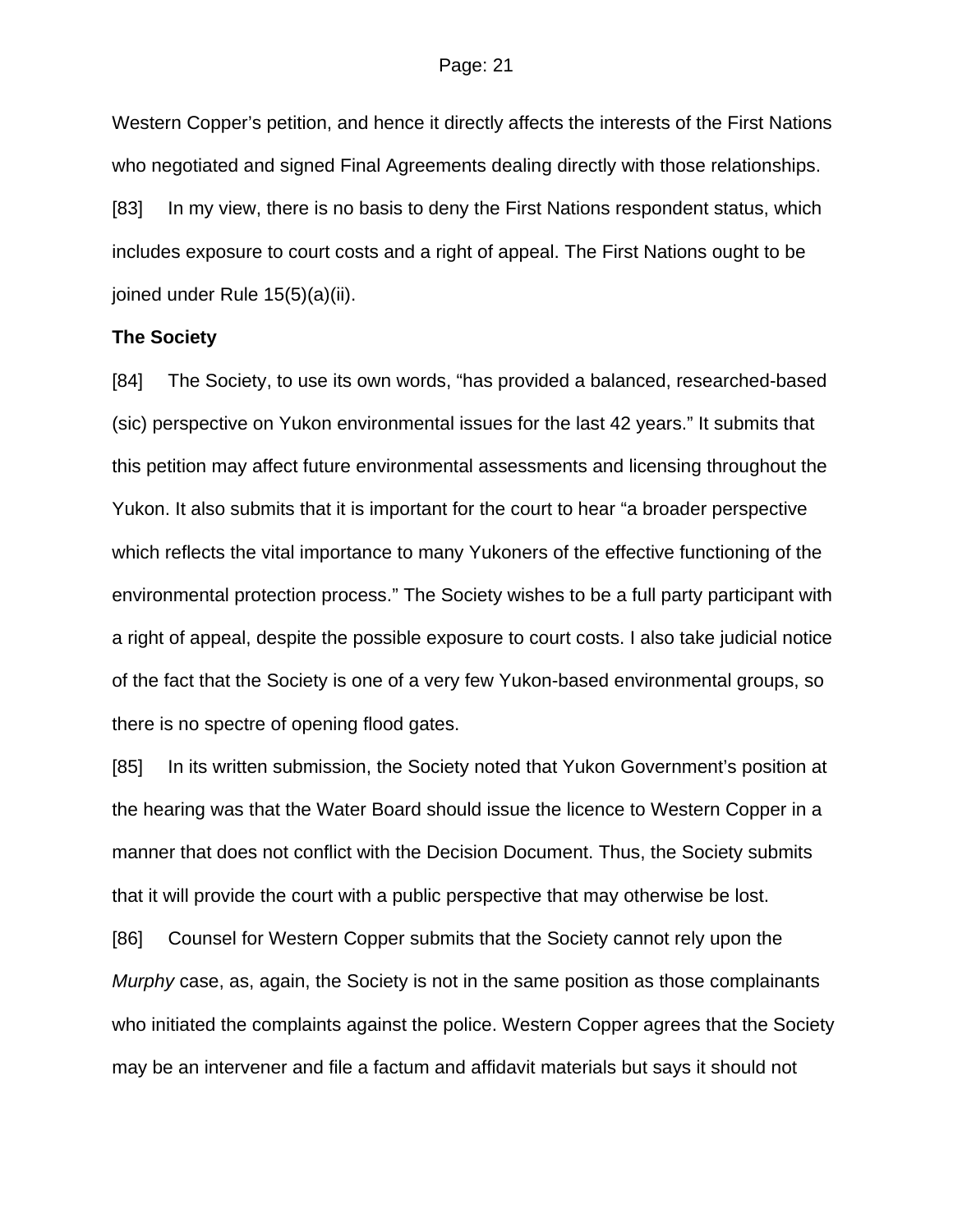#### Page: 22

have the right of appeal. Similarly, it distinguishes the Society from the situation in *Alcan*  as the Society has no direct interest in the outcome of the court proceedings.

[87] The *Alcan* case is not particularly relevant as it deals with Rule 15(5)(a)(ii) and (iii) and addressed whether a person was a necessary party or had a "direct interest". Rule 15 does not apply to the issue of public interest standing, which is an alternative basis for granting respondent status to the Society.

[88] Public interest standing has been delineated by the Supreme Court of Canada in a series of decisions involving the standing of private individuals: *Thorsen v. Attorney General of Canada*, [1975] 1 S.C.R. 138; *Nova Scotia (Board of Censors) v. McNeil*, [1976] 2 S.C.R. 265; *Canada (Minister of Justice) v. Borowski*, [1981] 2 S.C.R. 575; and *Finlay v. Canada (Minister of Finance)*, [1986] 2 S.C.R. 607. The issue was also recently addressed in *Morton v. British Columbia (Minister of Agriculture and Lands)*, 2009 BCSC 136 and *Downtown Eastside Sex Workers United Against Violence Society v. Canada (Attorney General),* 2010 BCCA 439 ("*Downtown Eastside Sex Workers*"). [89] The test set out in *Borowski* for establishing the status of a person bringing a suit to declare legislation invalid can be summarized as follows:

- 1. The legal proceeding raises a serious legal question;
- 2. The private individual is affected directly or has a genuine interest in the resolution of the question; and
- 3. There is no other reasonable and effective manner for the legal question to be brought to court.

[90] The *Borowski* case was followed by the *Finlay* case which provided a clear and direct authority for the recognition of public interest standing in questions of statutory authority. Three factors were addressed: the concern about the allocation of scarce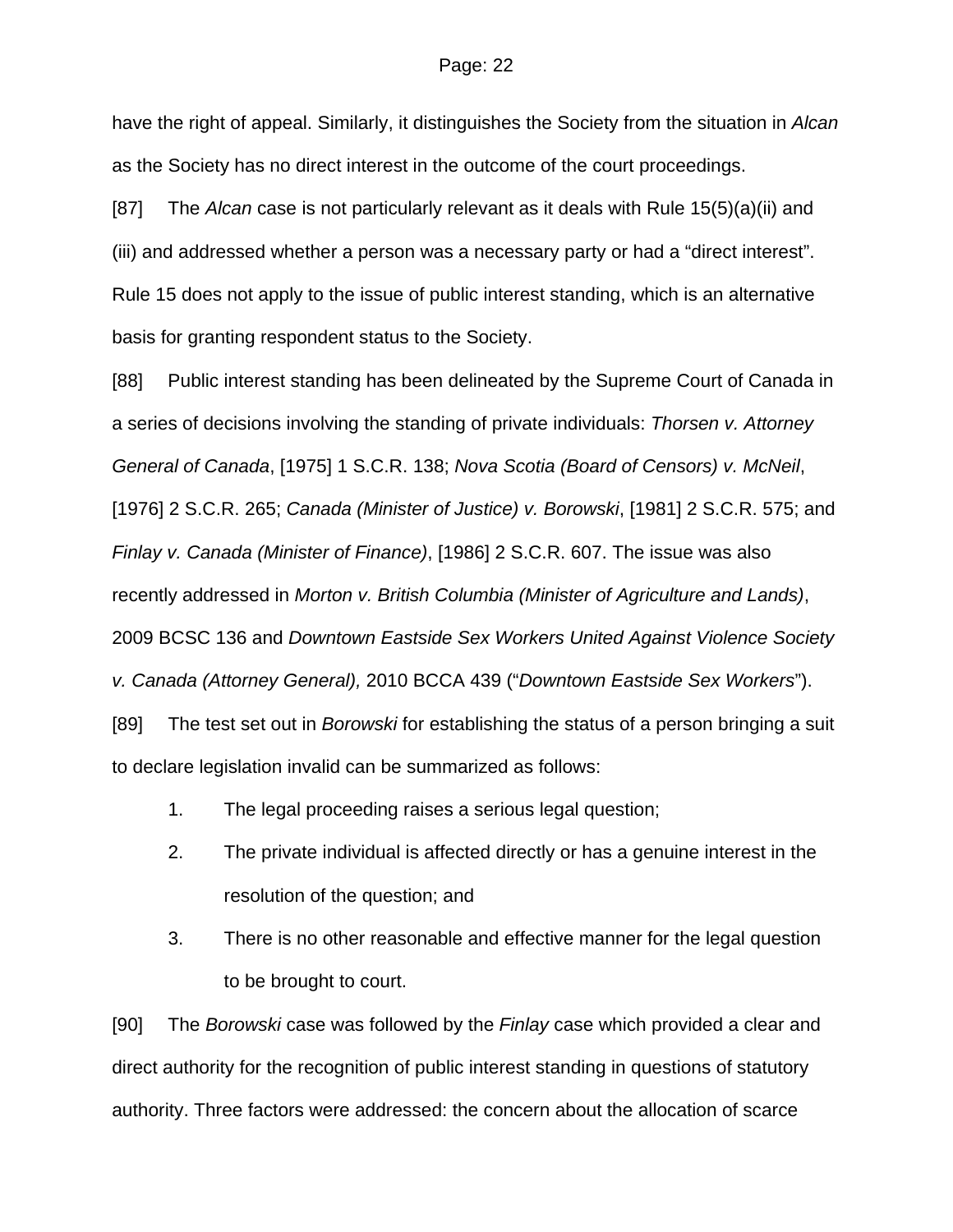judicial resources and the need to screen out the mere busybody; the need for the courts to have the benefit of contending points of view; and the concern about the proper role of the courts.

[91] In *Downtown Eastside Sex Workers*, which was not decided at the time of this hearing, Saunders J.A. stated at para. 23:

> The difference between private interest standing and public interest standing may be explained generally as the difference between standing as a matter of right arising from a direct relationship between the person and the state, and standing granted by a court in the exercise of discretion in a situation where, by definition, that direct relationship is lacking. ...

[92] The Society does not have a "direct interest" in the private interest sense and its

status must be considered from the perspective of intervener or public interest standing.

[93] It is not necessary to reiterate the test for intervener status set out in para. 18 of

*British Columbia Teachers' Federation v. British Columbia Public School Employers'* 

*Association*, 2005 BCSC 1435, which summarized the principles from various

authorities. Presumably, the parties are in agreement that the Society is entitled, at the

very least, to intervener status in this application. The question is whether the Society

meets the test for public interest standing and whether public interest standing is

applicable when the court action is initiated already by a party with a direct interest.

[94] There is no doubt that the issue of public interest standing has considered the

person who initiates the proceeding to challenge legislation or tribunal decisions. In

*Canadian Council of Churches v. Canada (Minister of Employment and Immigration)*,

[1992] 1 S.C.R. 236, at para. 36, Cory J. stated it this way:

The whole purpose of granting status is to prevent the immunization of legislation or public acts from any challenge. The granting of public interest standing is not required when,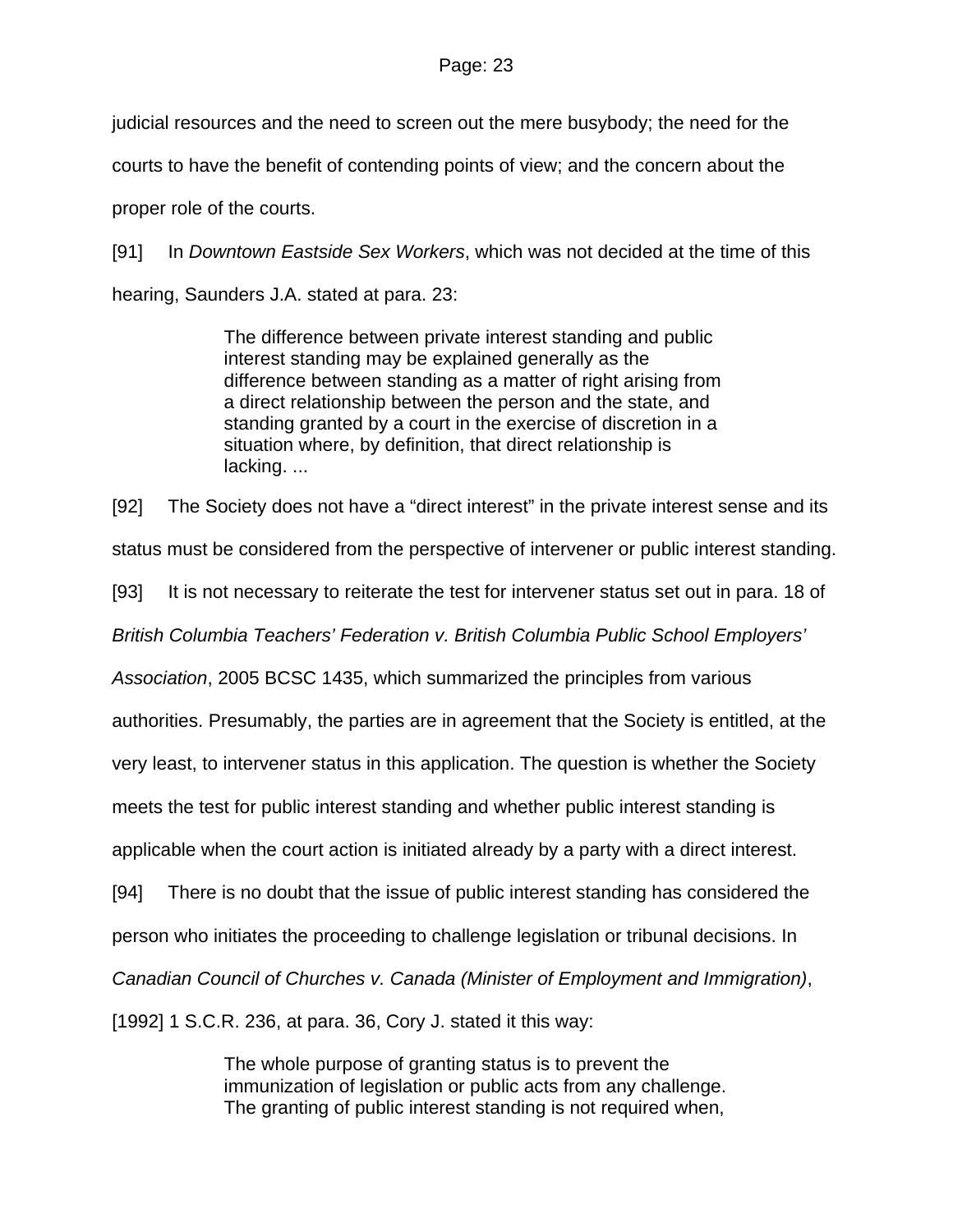on a balance of probabilities, it can be shown that the measure will be subject to attack by a private litigant. The principles for granting public standing set forth by this Court need not and should not be expanded. The decision whether to grant status is a discretionary one with all that that designation implies. Thus undeserving applications may be refused. Nonetheless, when exercising the discretion the applicable principles should be interpreted in a liberal and generous manner.

[95] Cory J. added at para. 42 that when the legislation is being challenged by other persons, such as refugee claimants, "...the very rationale for the public interest litigation party disappears." He concluded that in those circumstances, intevener status would ensure that the submissions of interveners on issues of public importance would not be lost.

[96] In the case of *MiningWatch Canada v. Canada (Minister of Fisheries and* 

*Oceans)*, 2010 SCC 2, the Supreme Court granted declaratory relief to a public interest group that had not participated in the previous environmental process but brought the application as a test case of the federal government's obligations under *CEAA.*

[97] The case law on public interest standing clearly applies only to persons or organizations that initiate proceedings to challenge a law or decision. I am of the view that if this was a question of the Society appealing the decision of the Water Board, standing would be granted as in MiningWatch Canada. In that sense it would be an anomaly not to grant the Society the same party standing as there is a serious legal question and the Society has a genuine interest in the resolution of the question. However, as the public interest standing law has not been applied in the situation before me, I am of the view that the Society should instead be granted respondent status pursuant to Rule 15(5)(a)(ii) as set out in the *Murphy* case. A grant of intervener status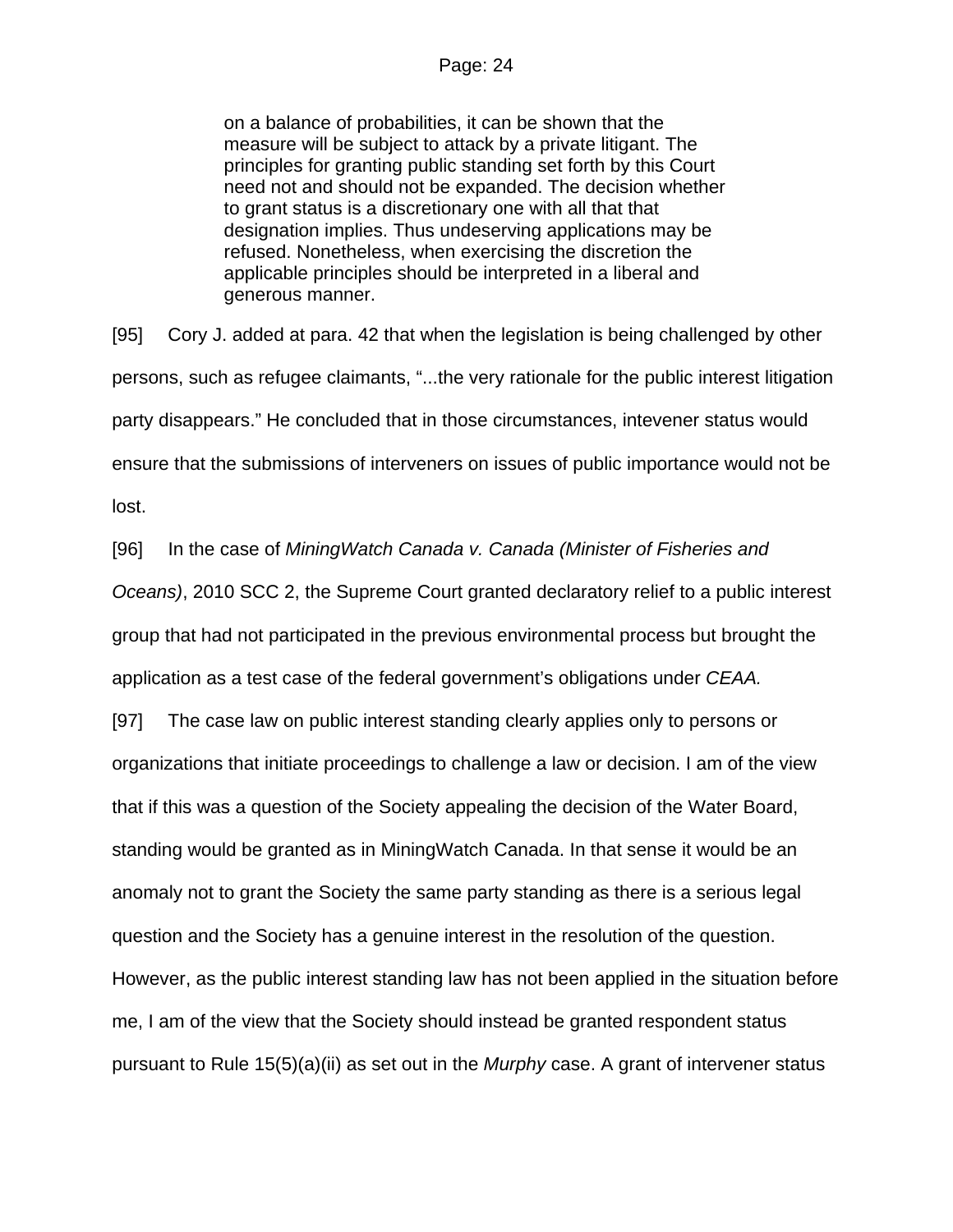### Page: 25

will not ensure that this matter will be effectively adjudicated upon unless the Society

has the right to take the matter further if they are not satisfied with the outcome.

[98] While the *Environment Act*, R.S.Y. 2002, c. 76, is not engaged in this proceeding,

the Yukon Government has recognized the right of its citizens to participate fully in

decisions that affect the environment. The *Environment Act*, contains the following in its

Preamble:

Recognizing that comprehensive, integrated, and open decision-making processes are essential to the efficient and fair discharge of the environmental responsibilities of the Government of the Yukon; …

[99] Section 5(1) of the *Environment Act* contains, amongst others, the following

objectives:

(f) to fully use the knowledge and experience of Yukon residents in formulating public policy on the environment; and

(g) to facilitate effective participation by Yukon residents in the making of decisions that will affect the environment.

[100] The method chosen by the government to implement these principles is set out in

sections 6, 7 and 8 of the *Environment Act* as follows:

6 The people of the Yukon have the right to a healthful natural environment.

7 It is hereby declared that it is in the public interest to provide every person resident in the Yukon with a remedy adequate to protect the natural environment and the public trust.

8(1) Every adult or corporate person resident in the Yukon who has reasonable grounds to believe that

(a) a person has impaired or is likely to impair the natural environment; or